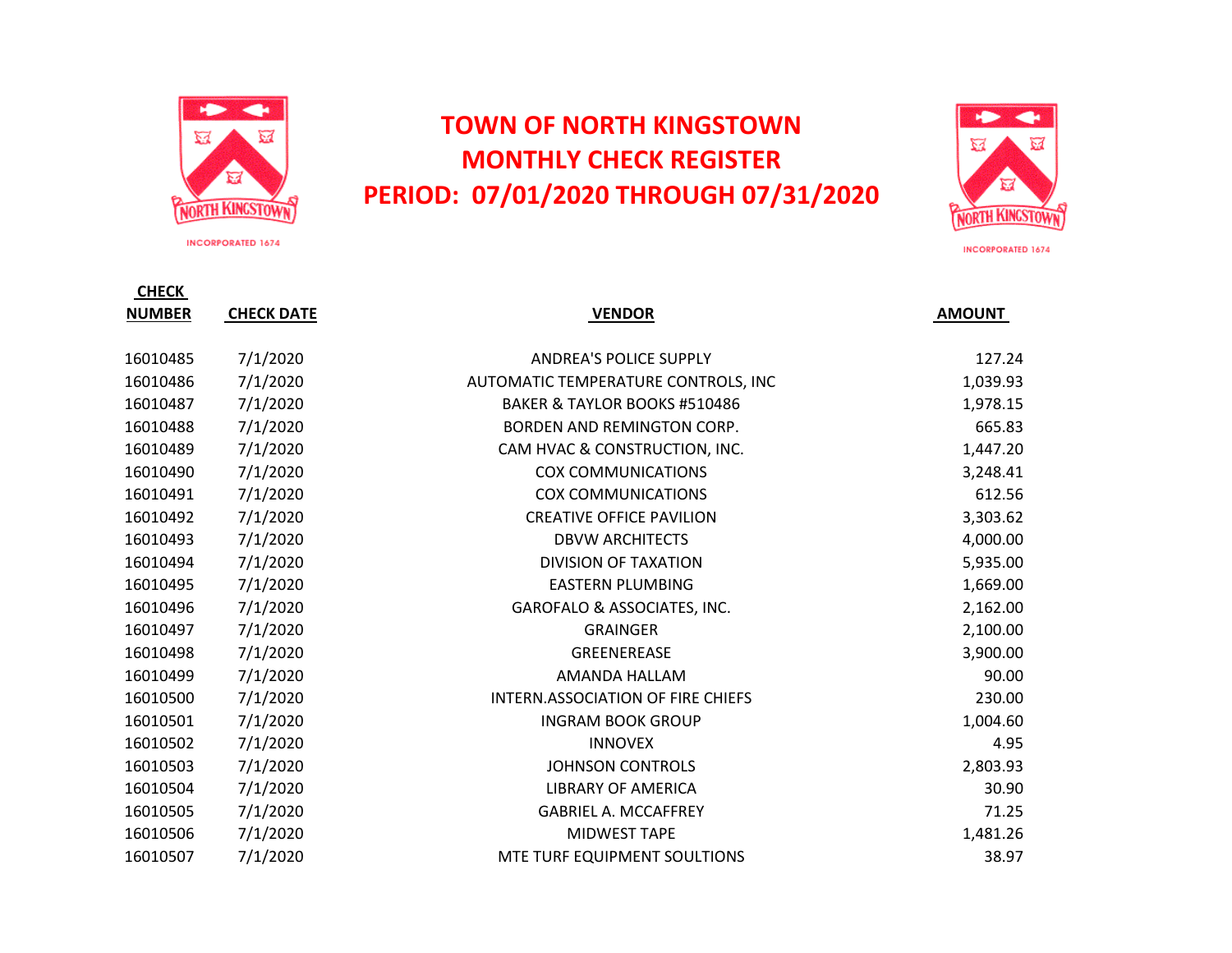| 16010508 | 7/1/2020 | NORTH KINGSTOWN ANIMAL HOSPITAL                    | 437.70     |
|----------|----------|----------------------------------------------------|------------|
| 16010509 | 7/1/2020 | <b>NATIONAL GRID</b>                               | 10,024.76  |
| 16010510 | 7/1/2020 | NORTHERN SAFETY CO., INC.                          | 96.26      |
| 16010511 | 7/1/2020 | OCCUPATIONAL HEALTH CENTERS OF SOUTHWEST, P.A., CO | 1,302.00   |
| 16010512 | 7/1/2020 | PLEASANT STREET WHARF, INC.                        | 108.48     |
| 16010513 | 7/1/2020 | POLLARD WATER                                      | 319.00     |
| 16010514 | 7/1/2020 | <b>BUSABONG PRASOMSUP-FENIMORE</b>                 | 960.00     |
| 16010515 | 7/1/2020 | PRECISION BUSINESS FORMS, LTD.                     | 1,125.11   |
| 16010516 | 7/1/2020 | PRIME SYSTEMS INC                                  | 7,695.00   |
| 16010517 | 7/1/2020 | <b>QUALITY MECHANICAL</b>                          | 175.00     |
| 16010518 | 7/1/2020 | SHIPMAN'S FIRE EQUIPMENT CO INC                    | 1,932.00   |
| 16010519 | 7/1/2020 | MELISSA A. SMITH                                   | 343.68     |
| 16010520 | 7/1/2020 | LINDA SOLLITTO                                     | 343.50     |
| 16010521 | 7/1/2020 | <b>SUPPLY NEW ENGLAND</b>                          | 21.75      |
| 16010522 | 7/1/2020 | TOM IRWIN INC                                      | 490.00     |
| 16010523 | 7/1/2020 | <b>USA BLUE BOOK</b>                               | 332.64     |
| 16010524 | 7/1/2020 | W. B. MASON CO., INC.                              | 1,016.24   |
| 16010525 | 7/1/2020 | WARWICK WINWATER WORKS CO. INC.                    | 1,138.55   |
| 16010526 | 7/1/2020 | <b>WICKFORD LUMBER</b>                             | 15.99      |
| 16010527 | 7/1/2020 | WICKFORD SHIPYARD, INC.                            | 67.68      |
| 16010528 | 7/1/2020 | RAYNA WILCOX                                       | 160.98     |
| 16010529 | 7/1/2020 | <b>WRIGHT TRAILERS, INC.</b>                       | 8,735.00   |
| 16010530 | 7/1/2020 | <b>LAUREN ZITO</b>                                 | 34.04      |
| 231      | 7/7/2020 | RI INTERLOCAL RISK MANAGEMENT TRUST                | 381,168.52 |
| 232      | 7/7/2020 | <b>CARDMEMBER SERVICE</b>                          | 4,038.60   |
| 16010531 | 7/8/2020 | <b>STATE OF RHODE ISLAND</b>                       | 3,962.00   |
| 16010532 | 7/8/2020 | <b>AIRGAS USA</b>                                  | 47.73      |
| 16010533 | 7/8/2020 | ALLIED COURT REPORTERS, INC.                       | 600.00     |
| 16010534 | 7/8/2020 | ATS EQUIPMENT OF RI                                | 4,600.00   |
| 16010535 | 7/8/2020 | <b>EMILY BAIERLIN</b>                              | 30.00      |
| 16010536 | 7/8/2020 | <b>JORDAN BARRETT</b>                              | 30.00      |
| 16010537 | 7/8/2020 | <b>BETH HETTRICK BERRY</b>                         | 606.00     |
| 16010538 | 7/8/2020 | <b>BECKETT BESSINGER</b>                           | 30.00      |
| 16010539 | 7/8/2020 | <b>CHUCK BRENNAN</b>                               | 30.00      |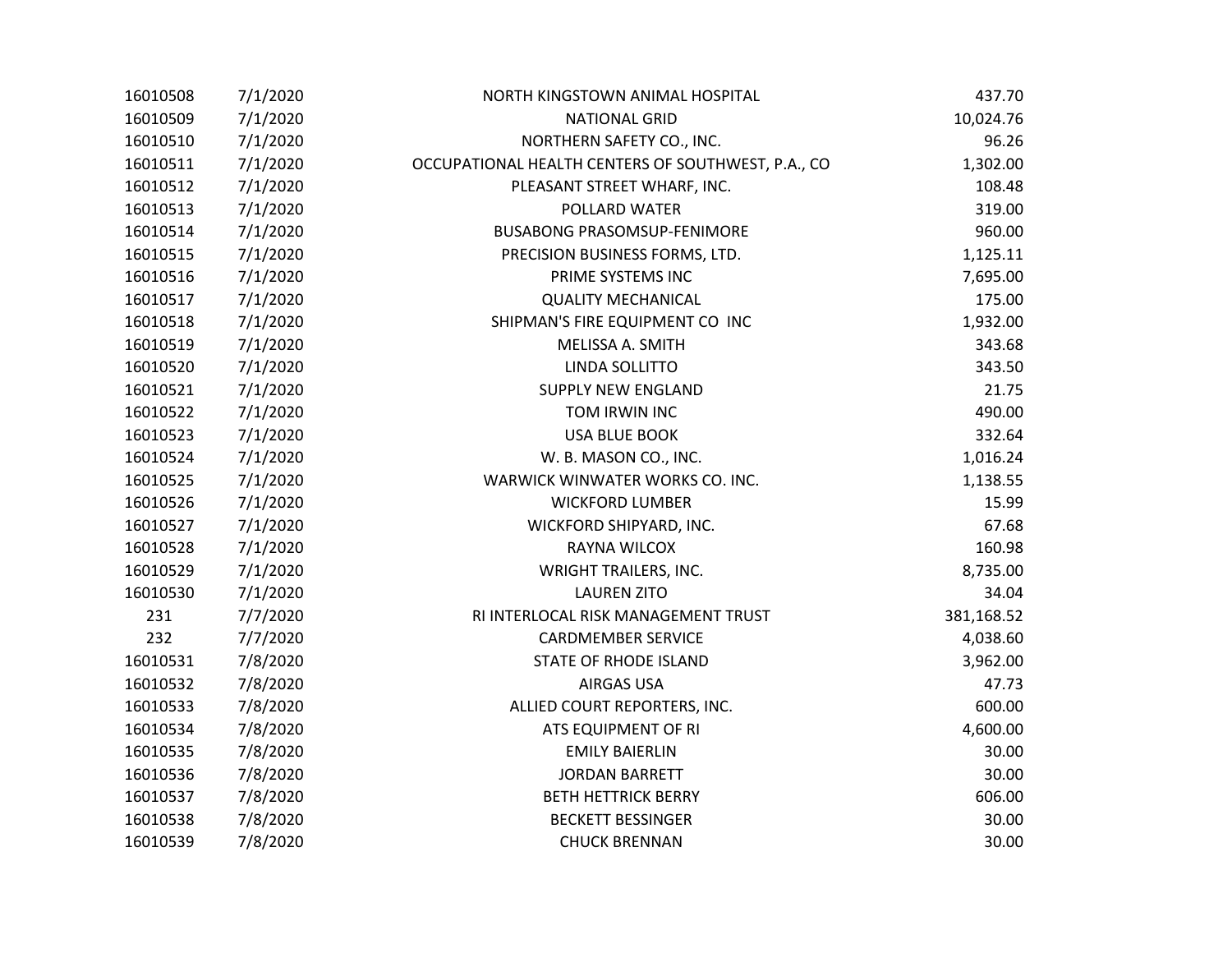| 16010540 | 7/8/2020 | <b>CINTAS CORPORATION</b>        | 39.71     |
|----------|----------|----------------------------------|-----------|
| 16010541 | 7/8/2020 | <b>COX COMMUNICATIONS</b>        | 50.31     |
| 16010542 | 7/8/2020 | <b>KILEY CREED</b>               | 30.00     |
| 16010543 | 7/8/2020 | <b>KEARA CULHANE</b>             | 30.00     |
| 16010544 | 7/8/2020 | EL GEE PRODUCTS INC.             | 269.30    |
| 16010545 | 7/8/2020 | <b>NEIL ELLIS</b>                | 30.00     |
| 16010546 | 7/8/2020 | <b>COLBY ENOS</b>                | 30.00     |
| 16010547 | 7/8/2020 | EVERDIXIE USA EMS SUPPLY CO.     | 131.71    |
| 16010548 | 7/8/2020 | <b>FLOWERS BY BERT &amp; PEG</b> | 270.00    |
| 16010549 | 7/8/2020 | <b>GOODYEAR</b>                  | 96.50     |
| 16010550 | 7/8/2020 | <b>GRAINGER</b>                  | 542.35    |
| 16010551 | 7/8/2020 | <b>MAURA HARRINGTON</b>          | 161.00    |
| 16010552 | 7/8/2020 | <b>HERITAGE CONCRETE CORP</b>    | 4,719.75  |
| 16010553 | 7/8/2020 | HOWARD JOHNSON, INC.             | 608.18    |
| 16010554 | 7/8/2020 | JR VINAGRO CORPORATION           | 56,800.00 |
| 16010555 | 7/8/2020 | <b>ANNMARIE LAMBERT</b>          | 580.00    |
| 16010556 | 7/8/2020 | REBECCA LAMOND                   | 205.85    |
| 16010557 | 7/8/2020 | R.I. LEAGUE OF CITIES & TOWNS    | 12,206.00 |
| 16010558 | 7/8/2020 | THE LOCK SHOP, INC.              | 282.92    |
| 16010559 | 7/8/2020 | <b>BEN LOCKWOOD</b>              | 30.00     |
| 16010560 | 7/8/2020 | <b>ELIZABETH LONERGAN</b>        | 30.00     |
| 16010561 | 7/8/2020 | <b>PATRICK MALONE</b>            | 256.79    |
| 16010562 | 7/8/2020 | <b>MOLLY MATTHEWS</b>            | 30.00     |
| 16010563 | 7/8/2020 | <b>RILEY MCEWEN</b>              | 30.00     |
| 16010564 | 7/8/2020 | <b>LAUREN MCEWEN</b>             | 30.00     |
| 16010565 | 7/8/2020 | <b>NATIONAL GRID</b>             | 3,865.07  |
| 16010566 | 7/8/2020 | <b>NATIONAL GRID</b>             | 30.10     |
| 16010567 | 7/8/2020 | NEW ENGLAND FIRE EQUIPMENT AND   | 510.77    |
| 16010568 | 7/8/2020 | MICHAEL NEWTON                   | 30.00     |
| 16010569 | 7/8/2020 | O'REILLY/FIRST CALL              | 498.90    |
| 16010570 | 7/8/2020 | OCEAN STATE OIL, INC.            | 2,054.95  |
| 16010571 | 7/8/2020 | PARE CORPORATION                 | 3,000.00  |
| 16010572 | 7/8/2020 | PASCALE SERVICE CORP.            | 139.96    |
| 16010573 | 7/8/2020 | <b>DONALD PECK</b>               | 266.23    |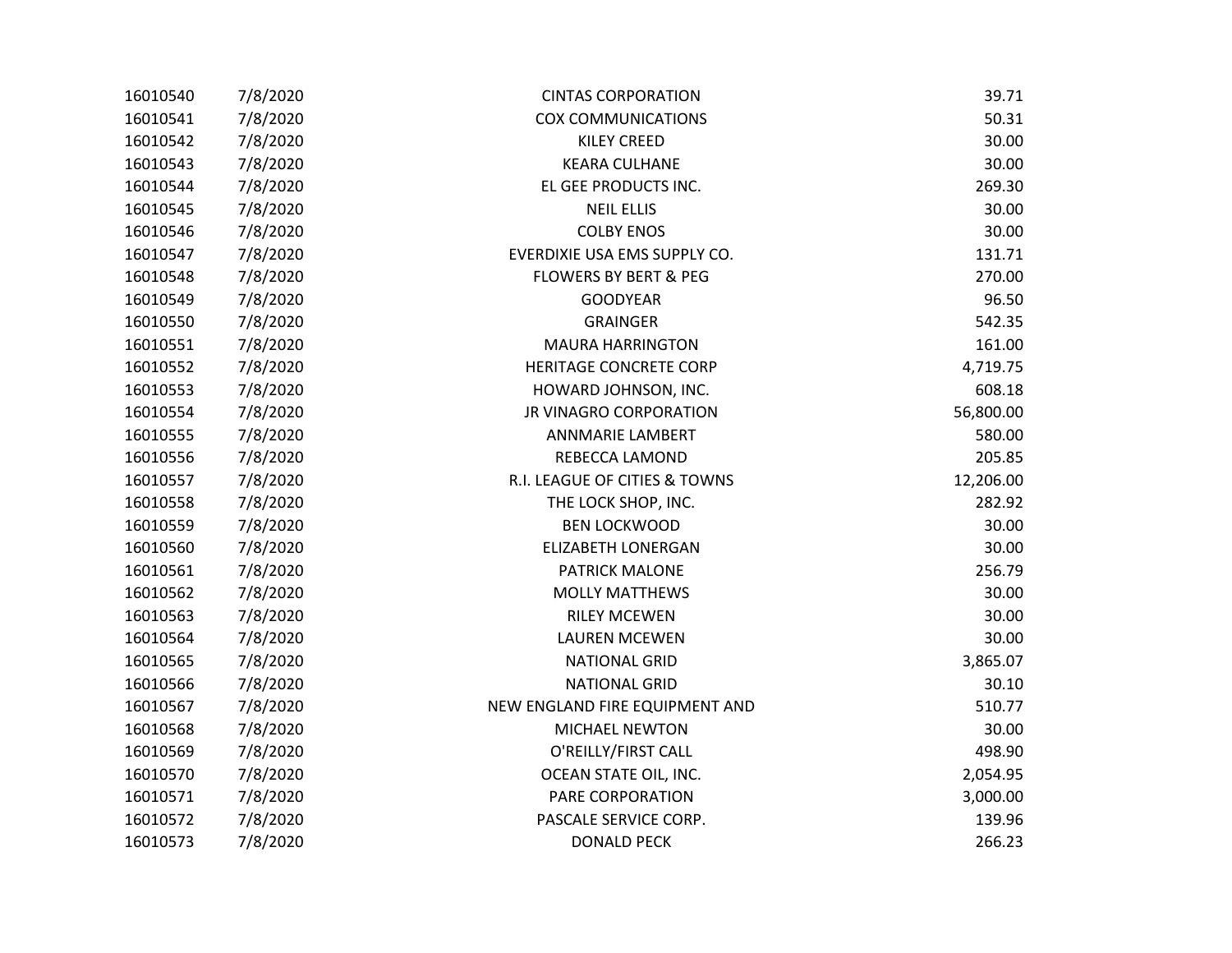| 16010574 | 7/8/2020 | PETERSON OIL SERVICE, INC.                 | 4,584.77 |
|----------|----------|--------------------------------------------|----------|
| 16010575 | 7/8/2020 | PIER ICE PLANT                             | 100.50   |
| 16010576 | 7/8/2020 | POWER WASHER SALES                         | 4,102.39 |
| 16010577 | 7/8/2020 | PRIME SYSTEMS INC                          | 220.00   |
| 16010578 | 7/8/2020 | PRINT WORLD                                | 120.44   |
| 16010579 | 7/8/2020 | <b>QUALITY MECHANICAL</b>                  | 816.00   |
| 16010580 | 7/8/2020 | READY REFRESH BY NESTLE                    | 180.88   |
| 16010581 | 7/8/2020 | RI MOORING SERVICES                        | 9,600.00 |
| 16010582 | 7/8/2020 | S&S WORLDWIDE, INC.                        | 538.66   |
| 16010583 | 7/8/2020 | <b>HENRY SCHEIN</b>                        | 124.32   |
| 16010584 | 7/8/2020 | <b>RILEY SCOTT</b>                         | 30.00    |
| 16010585 | 7/8/2020 | <b>DAN SHEA</b>                            | 30.00    |
| 16010586 | 7/8/2020 | SIEMENS INDUSTRY INC                       | 4,240.00 |
| 16010587 | 7/8/2020 | <b>TRISTAN SLOAT</b>                       | 30.00    |
| 16010588 | 7/8/2020 | <b>STATE OF RI</b>                         | 339.04   |
| 16010589 | 7/8/2020 | THE INDEPENDENT                            | 55.14    |
| 16010590 | 7/8/2020 | THIELSCH ENGINEERING, INC.                 | 130.00   |
| 16010591 | 7/8/2020 | TRACTOR SUPPLY CREDIT PLAN                 | 8.38     |
| 16010592 | 7/8/2020 | TRAFFIC SIGNS & SAFETY, INC                | 93.75    |
| 16010593 | 7/8/2020 | TRASK PETROLEUM EQUIPMENT CO               | 365.00   |
| 16010594 | 7/8/2020 | UNDERWATER SOLUTIONS                       | 8,350.00 |
| 16010595 | 7/8/2020 | UNIVAR USA INC.                            | 5,638.30 |
| 16010596 | 7/8/2020 | <b>VERIZON WIRELESS MESSAGING SERVICES</b> | 1,535.65 |
| 16010597 | 7/8/2020 | W. B. MASON CO., INC.                      | 699.05   |
| 16010598 | 7/8/2020 | WARWICK WINWATER WORKS CO. INC.            | 673.06   |
| 16010599 | 7/8/2020 | WASTE MANAGEMENT OF RHODE ISLAND           | 1,819.38 |
| 16010600 | 7/8/2020 | <b>WICKFORD LUMBER</b>                     | 574.59   |
| 16010601 | 7/8/2020 | <b>WICKFORD LUMBER</b>                     | 82.20    |
| 16010602 | 7/8/2020 | MARISSA ZANNINI                            | 30.00    |
| 16010603 | 7/8/2020 | ADVANCED WEIGHING SYSTEMS (AWS)            | 1,900.00 |
| 16010604 | 7/8/2020 | <b>AIRGAS USA</b>                          | 1,034.37 |
| 16010605 | 7/8/2020 | STATE OF RHODE ISLAND                      | 360.00   |
| 16010606 | 7/8/2020 | <b>CLIFFORD CARLSON</b>                    | 463.14   |
| 16010607 | 7/8/2020 | <b>CROSSROADS RHODE ISLAND</b>             | 8,672.71 |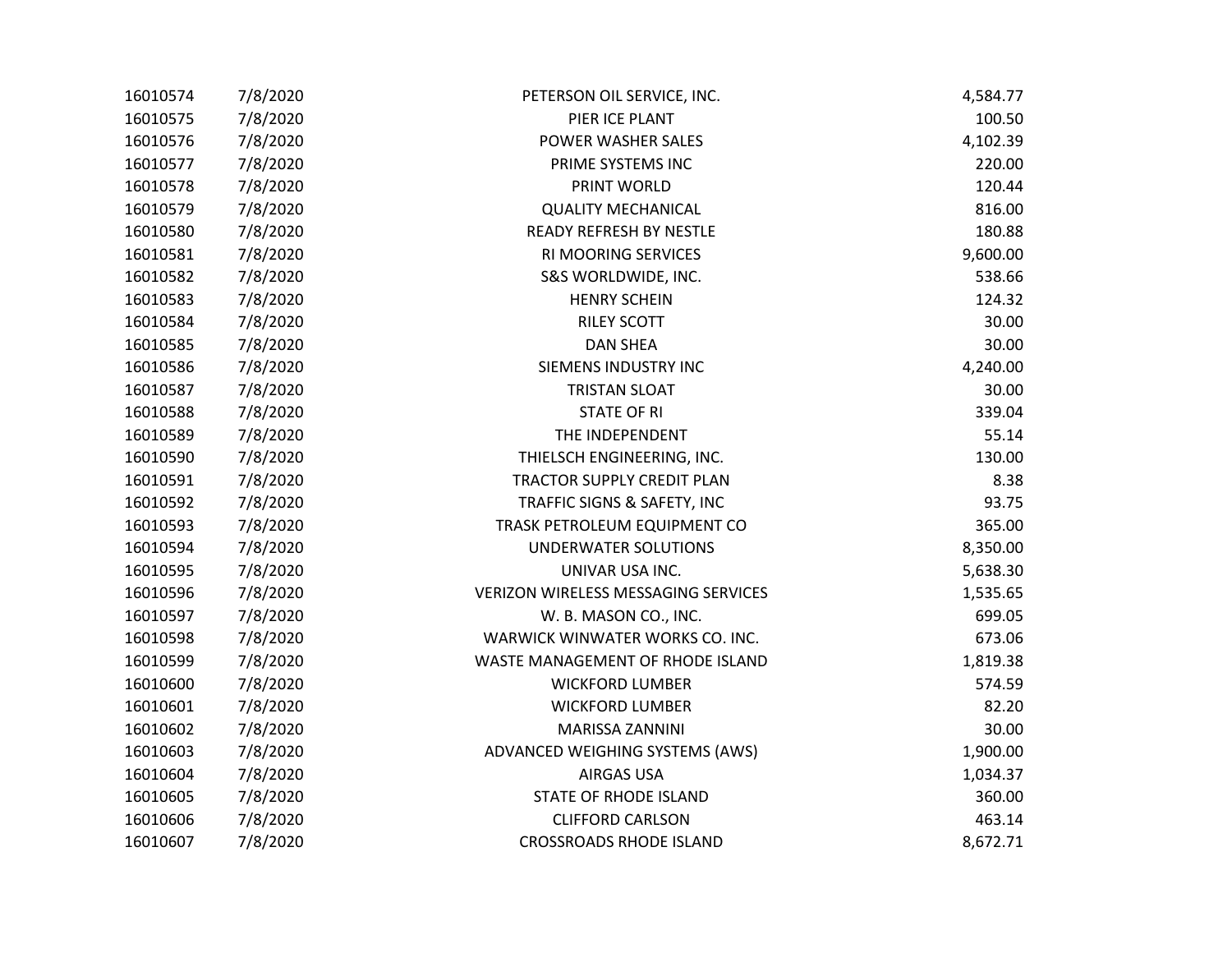| 16010608 | 7/8/2020 | <b>CYN ENVIRONMENTAL</b>                          | 1,337.00  |
|----------|----------|---------------------------------------------------|-----------|
| 16010609 | 7/8/2020 | DLT SOLUTIONS, LLC                                | 1,378.95  |
| 16010610 | 7/8/2020 | <b>EAGLE LEASING COMPANY</b>                      | 499.00    |
| 16010611 | 7/8/2020 | ENVIROPRO REFRIGERANT RECYCLING                   | 144.00    |
| 16010612 | 7/8/2020 | ENVIROPRO REFRIGERANT RECYCLING                   | 552.00    |
| 16010613 | 7/8/2020 | FLOOD FORD OF EAST GREENWICH                      | 555.90    |
| 16010614 | 7/8/2020 | <b>FLOWERS BY BERT &amp; PEG</b>                  | 100.00    |
| 16010615 | 7/8/2020 | HARBOR CONTROLS, INC                              | 2,145.00  |
| 16010616 | 7/8/2020 | <b>SEAN HENRY</b>                                 | 4.60      |
| 16010617 | 7/8/2020 | <b>HOME DEPOT</b>                                 | 9.69      |
| 16010618 | 7/8/2020 | <b>HOME DEPOT</b>                                 | 26.60     |
| 16010619 | 7/8/2020 | <b>HOME DEPOT</b>                                 | 51.43     |
| 16010620 | 7/8/2020 | <b>HOME DEPOT</b>                                 | 55.80     |
| 16010621 | 7/8/2020 | <b>HOME DEPOT</b>                                 | 79.50     |
| 16010622 | 7/8/2020 | <b>HOME DEPOT</b>                                 | 103.17    |
| 16010623 | 7/8/2020 | <b>HOME DEPOT</b>                                 | 111.23    |
| 16010624 | 7/8/2020 | <b>HOME DEPOT</b>                                 | 121.50    |
| 16010625 | 7/8/2020 | <b>HOME DEPOT</b>                                 | 124.27    |
| 16010626 | 7/8/2020 | <b>HOME DEPOT</b>                                 | 133.83    |
| 16010627 | 7/8/2020 | <b>HOME DEPOT</b>                                 | 147.26    |
| 16010628 | 7/8/2020 | <b>HOME DEPOT</b>                                 | 219.18    |
| 16010629 | 7/8/2020 | <b>HOME DEPOT</b>                                 | 242.68    |
| 16010630 | 7/8/2020 | <b>HOME DEPOT</b>                                 | 311.10    |
| 16010631 | 7/8/2020 | <b>HOME DEPOT</b>                                 | 698.14    |
| 16010632 | 7/8/2020 | <b>HOME DEPOT</b>                                 | 2,974.37  |
| 16010633 | 7/8/2020 | HOMETOWN REALTY RI, LLC                           | 250.00    |
| 16010634 | 7/8/2020 | JOHN W KENNEDY CO                                 | 419.09    |
| 16010635 | 7/8/2020 | LINCOLN ENERGY MECHANICAL SERVICES, INC.          | 41,206.00 |
| 16010636 | 7/8/2020 | MATTHEW BENDER & CO., INC                         | 270.31    |
| 16010637 | 7/8/2020 | MCKESSON MEDICAL-SURGICAL                         | 103.18    |
| 16010638 | 7/8/2020 | MTE TURF EQUIPMENT SOULTIONS                      | 676.89    |
| 16010639 | 7/8/2020 | O'BRIEN & SONS, INC.                              | 1,998.00  |
| 16010640 | 7/8/2020 | O'REILLY/FIRST CALL                               | 11.99     |
| 16010641 | 7/8/2020 | OCCUPATIONAL HEALTH CENTERS OF SOUTHWEST, P.A.CO. | 325.50    |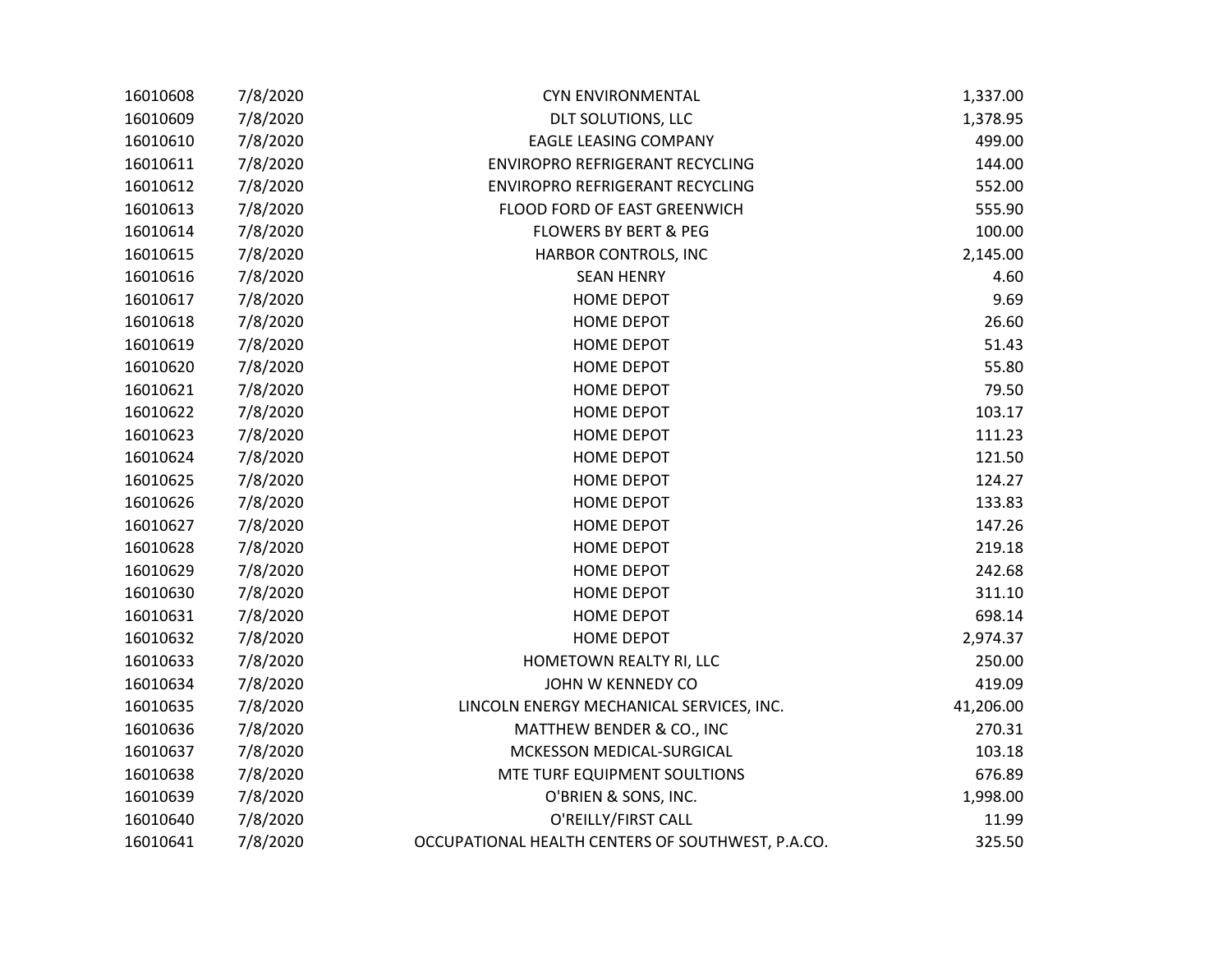| 16010642 | 7/8/2020  | PALMER SPRING CO                       | 811.70       |
|----------|-----------|----------------------------------------|--------------|
| 16010643 | 7/8/2020  | PASCALE SERVICE CORP.                  | 81.13        |
| 16010644 | 7/8/2020  | <b>QUONSET AUTO BODY INC</b>           | 1,293.62     |
| 16010645 | 7/8/2020  | RAPS AUTO PARTS SUPPLY, INC.           | 1,284.54     |
| 16010646 | 7/8/2020  | R.I. RESOURCE RECOVERY CORP.           | 20,481.19    |
| 16010647 | 7/8/2020  | RHODE ISLAND PUBLIC EMPLOYEES'         | 23,313.50    |
| 16010648 | 7/8/2020  | RI INTERLOCAL RISK MANAGEMENT TRUST    | 6,335.90     |
| 16010649 | 7/8/2020  | RI TOWN & CITY CLERKS ASSOC.           | 100.00       |
| 16010650 | 7/8/2020  | RIVERHEAD BUILDING SUPPLY              | 105.19       |
| 16010651 | 7/8/2020  | RK BAKER & ASSOCIATES                  | 560.00       |
| 16010652 | 7/8/2020  | EDWARD ROWSE, ARCHITECTS               | 1,880.00     |
| 16010653 | 7/8/2020  | SALK'S HARDWARE & MARINE INC.          | 675.12       |
| 16010654 | 7/8/2020  | SALMON RIVER VETERINARY SERVICE LLC    | 135.00       |
| 16010655 | 7/8/2020  | SIGNARAMA                              | 239.64       |
| 16010656 | 7/8/2020  | STAPLES BUSINESS ADVANTAGE             | 816.09       |
| 16010657 | 7/8/2020  | <b>STILLMAN UNIFORMS</b>               | 1,710.70     |
| 16010658 | 7/8/2020  | T MIOZZI INC                           | 256,603.73   |
| 16010659 | 7/8/2020  | TRANSUNION RISK AND ALTERNATIVE        | 75.00        |
| 16010660 | 7/8/2020  | TRASK PETROLEUM EQUIPMENT CO           | 1,910.00     |
| 16010661 | 7/8/2020  | VERIZON WIRELESS MESSAGING SERVICES    | 527.29       |
| 16010662 | 7/8/2020  | <b>VIEW POINT GOVERNMENT SOLUTIONS</b> | 15,192.00    |
| 16010663 | 7/8/2020  | W. B. MASON CO., INC.                  | 30.29        |
| 16010664 | 7/8/2020  | WARWICK WINWATER WORKS CO. INC.        | 1,042.42     |
| 16010665 | 7/8/2020  | <b>WASHINGTON COUNTY CDC</b>           | 2,826.42     |
| 16010666 | 7/8/2020  | WESTON & SAMPSON ENGINEERS, INC.       | 39,430.00    |
| 16010667 | 7/8/2020  | WESTON & SAMPSON ENGINEERS, INC.       | 30,710.20    |
| 16010668 | 7/8/2020  | <b>WICKFORD LUMBER</b>                 | 690.66       |
| 16010669 | 7/9/2020  | REVENS, REVENS & ST. PIERRE, PC        | 37,500.00    |
| 16010670 | 7/9/2020  | RI INTERLOCAL RISK MANAGEMENT TRUST    | 905,797.00   |
| 16010671 | 7/9/2020  | WICKFORD VILLAGE REALTY LP             | 10,000.00    |
| 233      | 7/13/2020 | <b>INSOURCE SOLUTIONS GROUP</b>        | 4,954.21     |
| 234      | 7/13/2020 | <b>INSOURCE SOLUTIONS GROUP</b>        | 5,928.50     |
| 235      | 7/15/2020 | AHLBORG CONSTRUCTION CORPORATION       | 1,056,115.00 |
| 236      | 7/15/2020 | AHLBORG CONSTRUCTION CORPORATION       | 233,890.00   |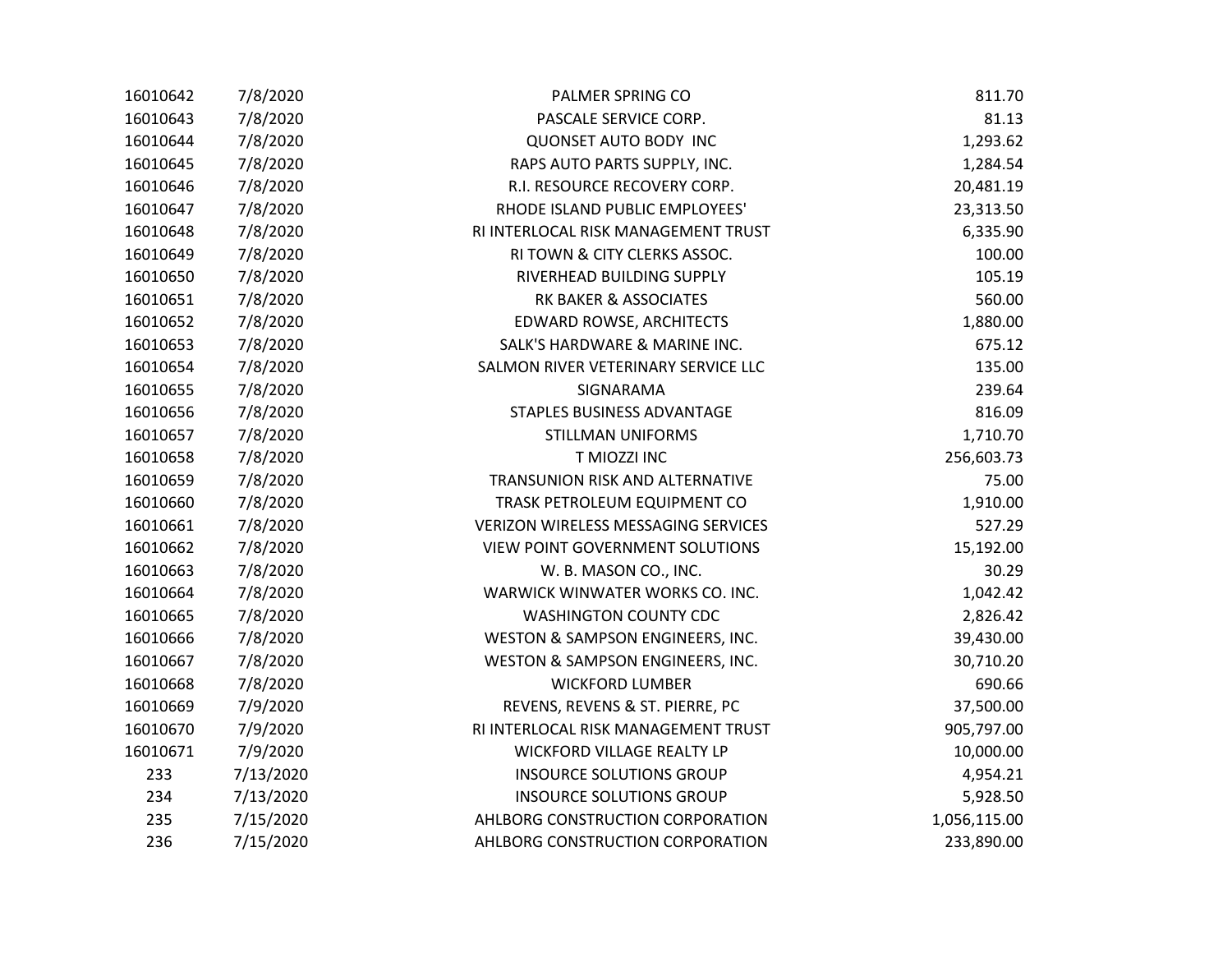| 16010672 | 7/15/2020 | ACCO BRAND DIRECT                 | 68.59      |
|----------|-----------|-----------------------------------|------------|
| 16010673 | 7/15/2020 | <b>ACUSHNET COMPANY</b>           | 524.32     |
| 16010674 | 7/15/2020 | ALLIED COURT REPORTERS, INC.      | 300.00     |
| 16010675 | 7/15/2020 | <b>AMERICAN AERIAL</b>            | 1,160.00   |
| 16010676 | 7/15/2020 | <b>VINI AMES</b>                  | 400.00     |
| 16010677 | 7/15/2020 | APOLLO ROOFING/SHEETMETAL         | 11,341.31  |
| 16010678 | 7/15/2020 | ATLANTIC ELEVATOR SOUTH CO., INC. | 925.00     |
| 16010679 | 7/15/2020 | LISA A. BODE                      | 40.00      |
| 16010680 | 7/15/2020 | <b>KYLE BODINGTON</b>             | 8.00       |
| 16010681 | 7/15/2020 | <b>CHARLES BRENNAN</b>            | 308.78     |
| 16010682 | 7/15/2020 | <b>BROOKS INDUSTRIAL MARINE</b>   | 747.75     |
| 16010683 | 7/15/2020 | <b>CALLAGHAN &amp; CALLAGHAN</b>  | 11,575.00  |
| 16010684 | 7/15/2020 | <b>CHRISTOPHER CARBONE</b>        | 350.00     |
| 16010685 | 7/15/2020 | CRANSTON WELDING SUPPLY CO.       | 9.60       |
| 16010686 | 7/15/2020 | <b>CREATE COLOR ART STUDIO</b>    | 1,620.00   |
| 16010687 | 7/15/2020 | D'AMBRA CONSTRUCTION CO., INC.    | 3,230.86   |
| 16010688 | 7/15/2020 | DIGREGORIO, INC.                  | 155,640.35 |
| 16010689 | 7/15/2020 | <b>AUBREY ATWATER DONNELLY</b>    | 375.00     |
| 16010690 | 7/15/2020 | <b>CHELSEY DUMAS-GIBBS</b>        | 188.50     |
| 16010691 | 7/15/2020 | <b>EASTERN FIRE PROTECTION</b>    | 1,516.20   |
| 16010692 | 7/15/2020 | EASY PICKER GOLF PRODUCTS INC.    | 167.40     |
| 16010693 | 7/15/2020 | <b>ESS LABORATORY</b>             | 590.00     |
| 16010694 | 7/15/2020 | <b>GRAINGER</b>                   | 129.48     |
| 16010695 | 7/15/2020 | RI DEPT OF HEALTH                 | 1,209.00   |
| 16010696 | 7/15/2020 | <b>HOME DEPOT</b>                 | 797.59     |
| 16010697 | 7/15/2020 | <b>HOME DEPOT</b>                 | 140.42     |
| 16010698 | 7/15/2020 | THE INDEPENDENT                   | 17.00      |
| 16010699 | 7/15/2020 | INDUSTRIAL WELDERS SUPPLY, INC.   | 65.00      |
| 16010700 | 7/15/2020 | <b>INGRAM BOOK GROUP</b>          | 428.31     |
| 16010701 | 7/15/2020 | <b>INNOVEX</b>                    | 689.59     |
| 16010702 | 7/15/2020 | INTERNATIONAL PAVING CORPORATION  | 27,476.00  |
| 16010703 | 7/15/2020 | JAMES THOMPSON NATIVE LUMBER INC. | 360.00     |
| 16010704 | 7/15/2020 | <b>MARIE MARCOTTE</b>             | 5.00       |
| 16010705 | 7/15/2020 | <b>MARCUM LLP</b>                 | 3,000.00   |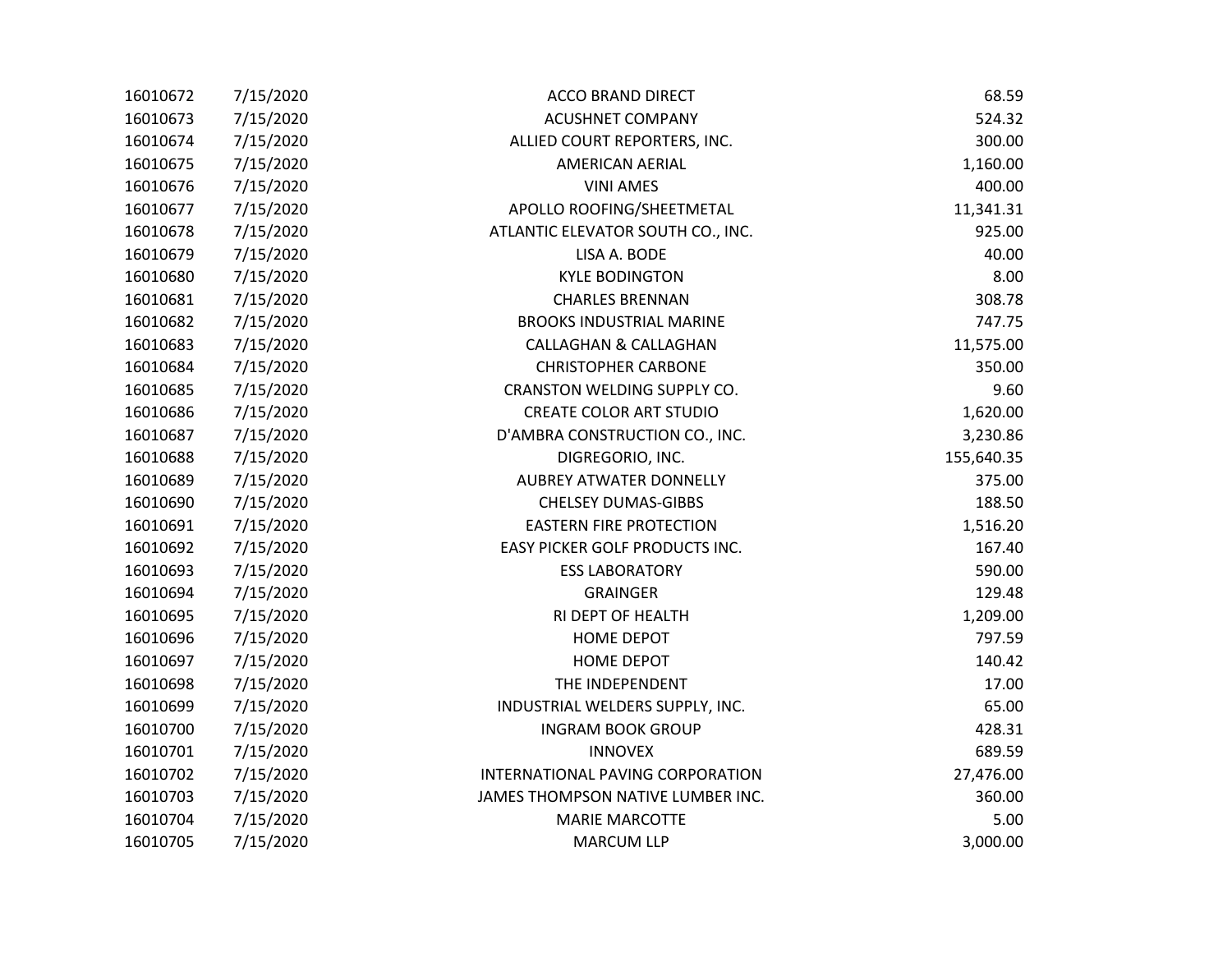| 16010706 | 7/15/2020 | MATERIAL SAND & STONE CORP.                | 1,185.04  |
|----------|-----------|--------------------------------------------|-----------|
| 16010707 | 7/15/2020 | <b>MIDWEST TAPE</b>                        | 887.93    |
| 16010708 | 7/15/2020 | DR. NATHANIEL MITKOWSKI-URI/PLS            | 100.00    |
| 16010709 | 7/15/2020 | <b>NATIONAL GRID</b>                       | 34,932.74 |
| 16010710 | 7/15/2020 | O'REILLY/FIRST CALL                        | 18.90     |
| 16010711 | 7/15/2020 | <b>OCEAN STATE LIBRARIES</b>               | 2,194.96  |
| 16010712 | 7/15/2020 | OCEAN STATE COMMUNITY WELLNESS, INC.       | 330.00    |
| 16010713 | 7/15/2020 | PETERSON OIL SERVICE, INC.                 | 430.13    |
| 16010714 | 7/15/2020 | PITTSBURG TANK & TOWER GROUP               | 5,140.00  |
| 16010715 | 7/15/2020 | PRINT WORLD                                | 18.89     |
| 16010716 | 7/15/2020 | <b>QUONSET DEVELOPMENT CORP</b>            | 13,937.24 |
| 16010717 | 7/15/2020 | <b>JOHN RAINONE</b>                        | 521.81    |
| 16010718 | 7/15/2020 | <b>RANGE SERVANT</b>                       | 1,398.49  |
| 16010719 | 7/15/2020 | RAPS AUTO PARTS SUPPLY, INC.               | 741.36    |
| 16010720 | 7/15/2020 | RAPS AUTO PARTS SUPPLY, INC.               | 850.11    |
| 16010721 | 7/15/2020 | <b>READ CUSTOM SOILS</b>                   | 1,150.80  |
| 16010722 | 7/15/2020 | <b>READY REFRESH BY NESTLE</b>             | 209.00    |
| 16010723 | 7/15/2020 | <b>STATE OF RHODE ISLAND</b>               | 300.00    |
| 16010724 | 7/15/2020 | RI GOLF ASSOCIATION                        | 3,510.00  |
| 16010725 | 7/15/2020 | <b>RJP PACKAGING</b>                       | 545.03    |
| 16010726 | 7/15/2020 | EDWARD ROWSE, ARCHITECTS                   | 23,918.00 |
| 16010727 | 7/15/2020 | S&S WORLDWIDE, INC.                        | 251.11    |
| 16010728 | 7/15/2020 | SALK'S HARDWARE & MARINE INC.              | 513.96    |
| 16010729 | 7/15/2020 | SANTA BUCKLEY ENERGY INC                   | 1,654.87  |
| 16010730 | 7/15/2020 | R. J. SHEPHERD CO                          | 267.00    |
| 16010731 | 7/15/2020 | SQUADLOCKER                                | 4,365.00  |
| 16010732 | 7/15/2020 | STV/DPM                                    | 11,719.16 |
| 16010733 | 7/15/2020 | <b>SUBURBAN PROPANE</b>                    | 456.77    |
| 16010734 | 7/15/2020 | <b>TAYLOR MADE</b>                         | 1,160.77  |
| 16010735 | 7/15/2020 | <b>VERIZON</b>                             | 5,428.77  |
| 16010736 | 7/15/2020 | <b>VERIZON WIRELESS MESSAGING SERVICES</b> | 1,694.39  |
| 16010737 | 7/15/2020 | <b>JAMIE VOTTA</b>                         | 82.00     |
| 16010738 | 7/15/2020 | W. B. MASON CO., INC.                      | 2,846.34  |
| 16010739 | 7/15/2020 | WASTE MANAGEMENT OF RHODE ISLAND           | 9,213.45  |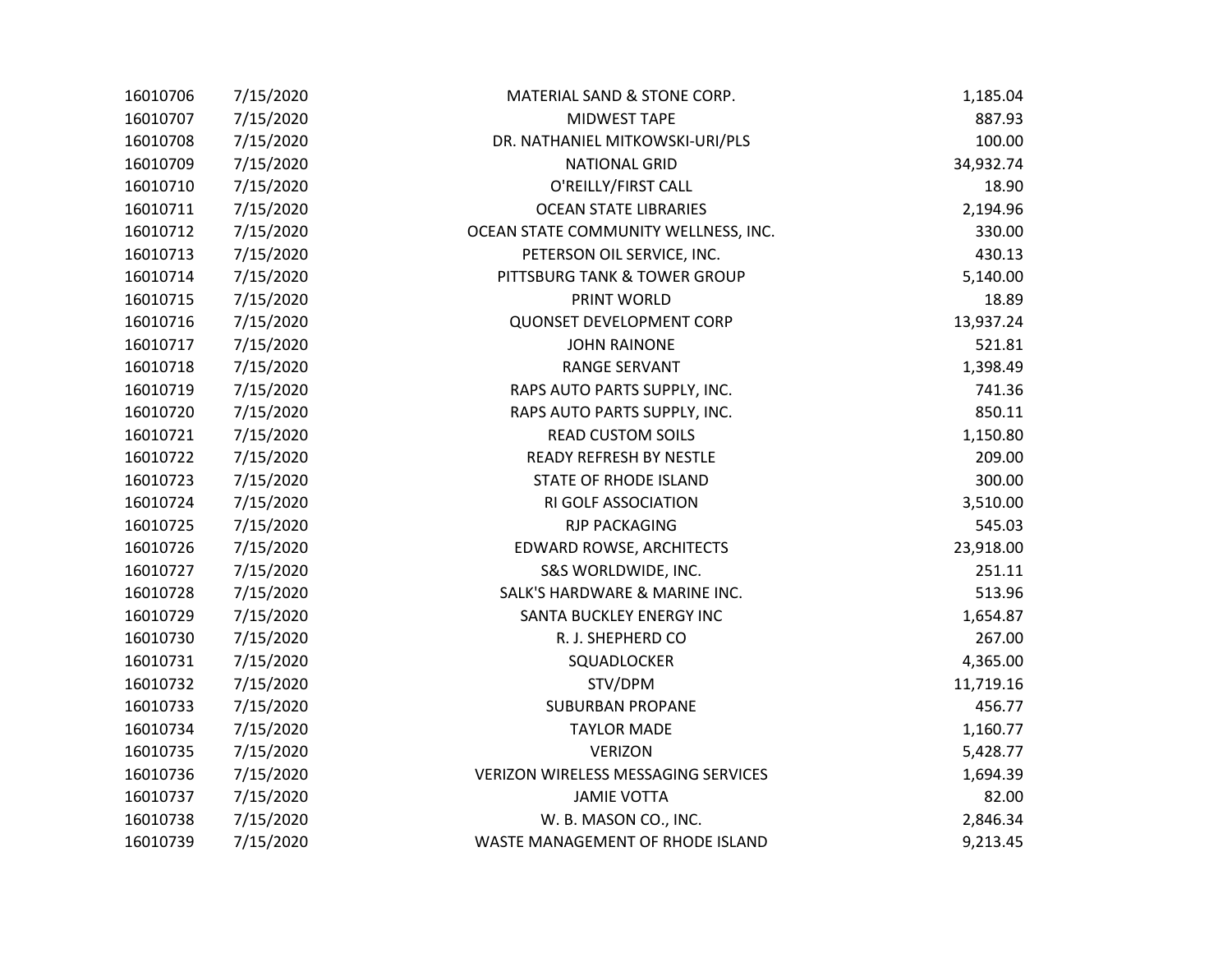| 16010740 | 7/15/2020 | <b>WATSON MATERIALS</b>                      | 225.00    |
|----------|-----------|----------------------------------------------|-----------|
| 16010741 | 7/15/2020 | <b>WICKFORD LUMBER</b>                       | 81.64     |
| 16010742 | 7/16/2020 | <b>STATE OF RHODE ISLAND</b>                 | 1,575.00  |
| 16010743 | 7/16/2020 | ATLANTIC ELEVATOR SOUTH CO., INC.            | 304.00    |
| 16010744 | 7/16/2020 | ATS EQUIPMENT OF RI                          | 116.41    |
| 16010745 | 7/16/2020 | <b>BAL LABORATORY</b>                        | 3,069.00  |
| 16010746 | 7/16/2020 | <b>BOB'S TIRE CO</b>                         | 155.50    |
| 16010747 | 7/16/2020 | <b>CINTAS CORPORATION</b>                    | 39.71     |
| 16010748 | 7/16/2020 | <b>GEORGE T. CRANSTON</b>                    | 23.50     |
| 16010749 | 7/16/2020 | <b>DAVE'S MARKETPLACE</b>                    | 62.28     |
| 16010750 | 7/16/2020 | DAVID LONDON & CO.                           | 1,135.00  |
| 16010751 | 7/16/2020 | <b>FACTORY CARPET OUTLET CO</b>              | 142.80    |
| 16010753 | 7/16/2020 | HARBOR CONTROLS, INC                         | 1,103.74  |
| 16010754 | 7/16/2020 | HD SUPPLY CONSTRUCTION& INDUSTRIAL WHITE CAP | 629.88    |
| 16010755 | 7/16/2020 | HYLAND EQUIPMENT COMPANY, LLC                | 240.00    |
| 16010756 | 7/16/2020 | JOSEPH DENHOFF ASSOCIATES                    | 576.93    |
| 16010757 | 7/16/2020 | KONICA MINOLTA BUSINESS SOLUTIONS            | 103.22    |
| 16010758 | 7/16/2020 | MICHAEL MICHAUD                              | 389.38    |
| 16010759 | 7/16/2020 | NARROW RIVER PRESERVATION ASSOC.             | 2,700.00  |
| 16010760 | 7/16/2020 | NK CHAMBER OF COMMERCE                       | 135.00    |
| 16010761 | 7/16/2020 | PASCALE SERVICE CORP.                        | 57.76     |
| 16010762 | 7/16/2020 | PETERSON OIL SERVICE, INC.                   | 1,695.62  |
| 16010763 | 7/16/2020 | <b>RECDESK SOFTWARE</b>                      | 4,700.00  |
| 16010764 | 7/16/2020 | ROBERTS AUTOMOTIVE                           | 258.79    |
| 16010765 | 7/16/2020 | SALK'S HARDWARE & MARINE INC.                | 335.86    |
| 16010766 | 7/16/2020 | T MIOZZI INC                                 | 7,189.63  |
| 16010767 | 7/16/2020 | THIELSCH ENGINEERING, INC.                   | 195.00    |
| 16010768 | 7/16/2020 | TIRE PROS, INC.                              | 105.28    |
| 16010769 | 7/16/2020 | TRACTOR SUPPLY CREDIT PLAN                   | 104.97    |
| 16010770 | 7/16/2020 | UNIVAR USA INC.                              | 2,993.37  |
| 16010771 | 7/16/2020 | W. B. MASON CO., INC.                        | 174.93    |
| 16010772 | 7/16/2020 | <b>WICKFORD LUMBER</b>                       | 19.74     |
| 16010773 | 7/16/2020 | XAVUS SOLUTIONS LLC                          | 1,290.00  |
| 16010774 | 7/16/2020 | YMCA OF GREATER PROVIDENCE                   | 55,334.00 |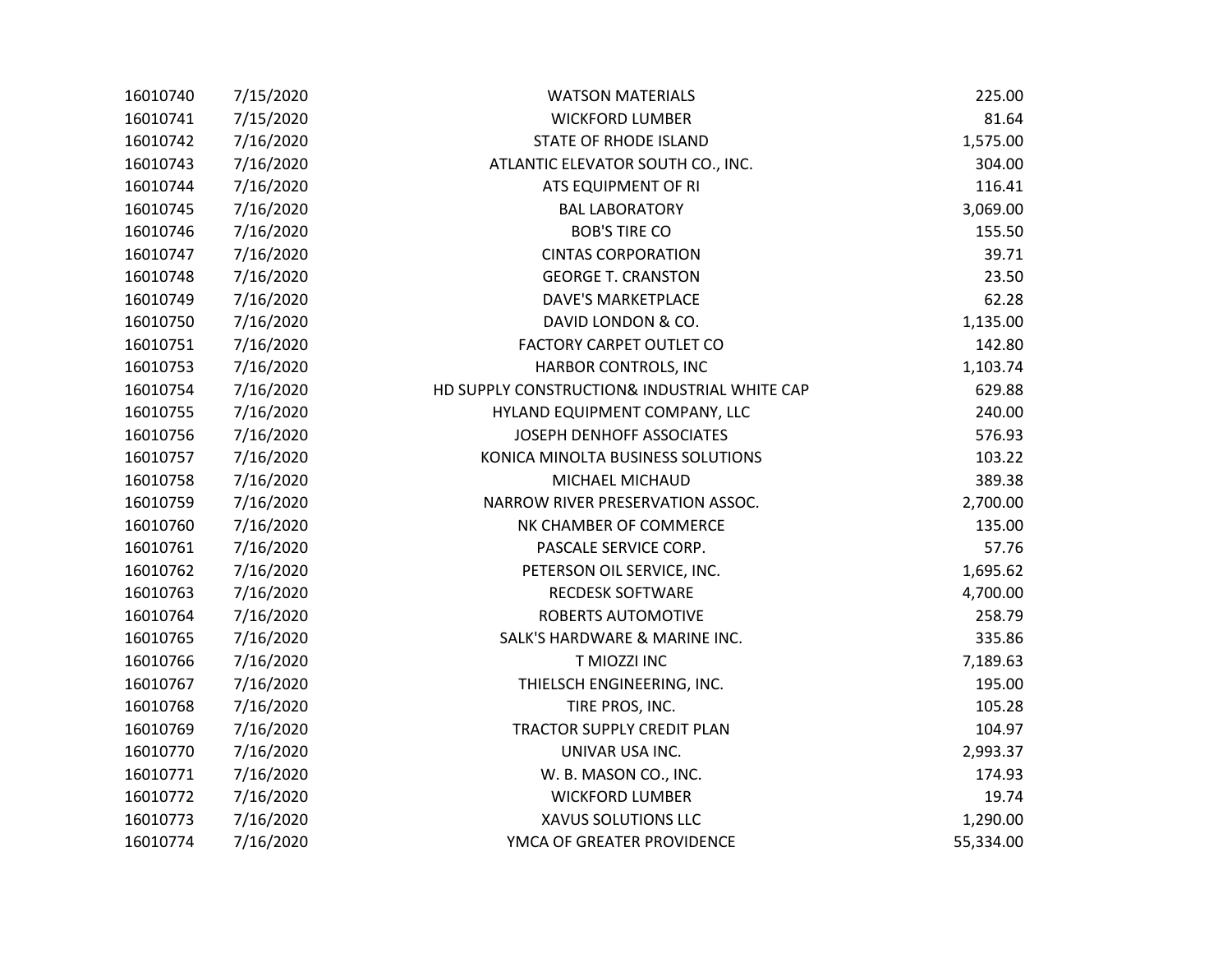| 237      | 7/17/2020 | RI INTERLOCAL RISK MANAGEMENT TRUST | 16,024.01  |
|----------|-----------|-------------------------------------|------------|
| 16010775 | 7/17/2020 | <b>AIRGAS USA</b>                   | 228.53     |
| 16010776 | 7/17/2020 | BAKER & TAYLOR BOOKS #510486        | 1,121.87   |
| 16010777 | 7/17/2020 | BELLEVILLE TOWING & RECOVERY        | 1,350.00   |
| 16010778 | 7/17/2020 | <b>BOUND TREE</b>                   | 9.00       |
| 16010779 | 7/17/2020 | CDW GOVERNMENT INC.                 | 269.74     |
| 16010780 | 7/17/2020 | <b>EASTERN FIRE PROTECTION</b>      | 223.90     |
| 16010781 | 7/17/2020 | GAROFALO & ASSOCIATES, INC.         | 2,438.00   |
| 16010782 | 7/17/2020 | <b>GRAINGER</b>                     | 370.24     |
| 16010783 | 7/17/2020 | <b>JOHNSON CONTROLS</b>             | 62.50      |
| 16010784 | 7/17/2020 | <b>RAY JURGEN</b>                   | 280.00     |
| 16010785 | 7/17/2020 | <b>KANOPY</b>                       | 263.00     |
| 16010786 | 7/17/2020 | MCCAILIN, LLC                       | 4,020.00   |
| 16010787 | 7/17/2020 | <b>MIDWEST TAPE</b>                 | 802.22     |
| 16010788 | 7/17/2020 | NITCO LLC                           | 308.40     |
| 16010789 | 7/17/2020 | PETERSON OIL SERVICE, INC.          | 1,658.78   |
| 16010790 | 7/17/2020 | PRIME SYSTEMS INC                   | 2,097.50   |
| 16010791 | 7/17/2020 | <b>JENNIFER RAINHA</b>              | 12.99      |
| 16010792 | 7/17/2020 | SALK'S HARDWARE & MARINE INC.       | 28.95      |
| 16010793 | 7/17/2020 | SQUADLOCKER                         | 150.00     |
| 16010794 | 7/17/2020 | <b>TAYLOR RENTAL</b>                | 221.00     |
| 16010795 | 7/17/2020 | W. B. MASON CO., INC.               | 2,226.70   |
| 16010796 | 7/17/2020 | WASTE MANAGEMENT OF RHODE ISLAND    | 2,292.00   |
| 16010797 | 7/17/2020 | WASTE MANAGEMENT OF RHODE ISLAND    | 37,083.33  |
| 16010798 | 7/17/2020 | <b>WEST MARINE</b>                  | 173.80     |
| 16010799 | 7/21/2020 | BETA GROUP, INC.                    | 2,500.00   |
| 16010800 | 7/21/2020 | <b>GENERAL TREASURER STATE RI</b>   | 19.51      |
| 16010801 | 7/21/2020 | MARTINS MAINTENANCE INC             | 2,805.66   |
| 16010802 | 7/21/2020 | OCEAN STATE WELLNESS, INC.          | 16,649.50  |
| 16010803 | 7/21/2020 | <b>QUONSET DEVELOPMENT CORP</b>     | 155,291.54 |
| 16010804 | 7/21/2020 | RI INFRASTRUCTURE BANK              | 12.36      |
| 16010805 | 7/21/2020 | <b>VERIZON</b>                      | 171.13     |
| 16010806 | 7/22/2020 | <b>APCO AFC</b>                     | 329.00     |
| 16010807 | 7/22/2020 | <b>APPLIED GEOGRAPHICS INC</b>      | 3,500.00   |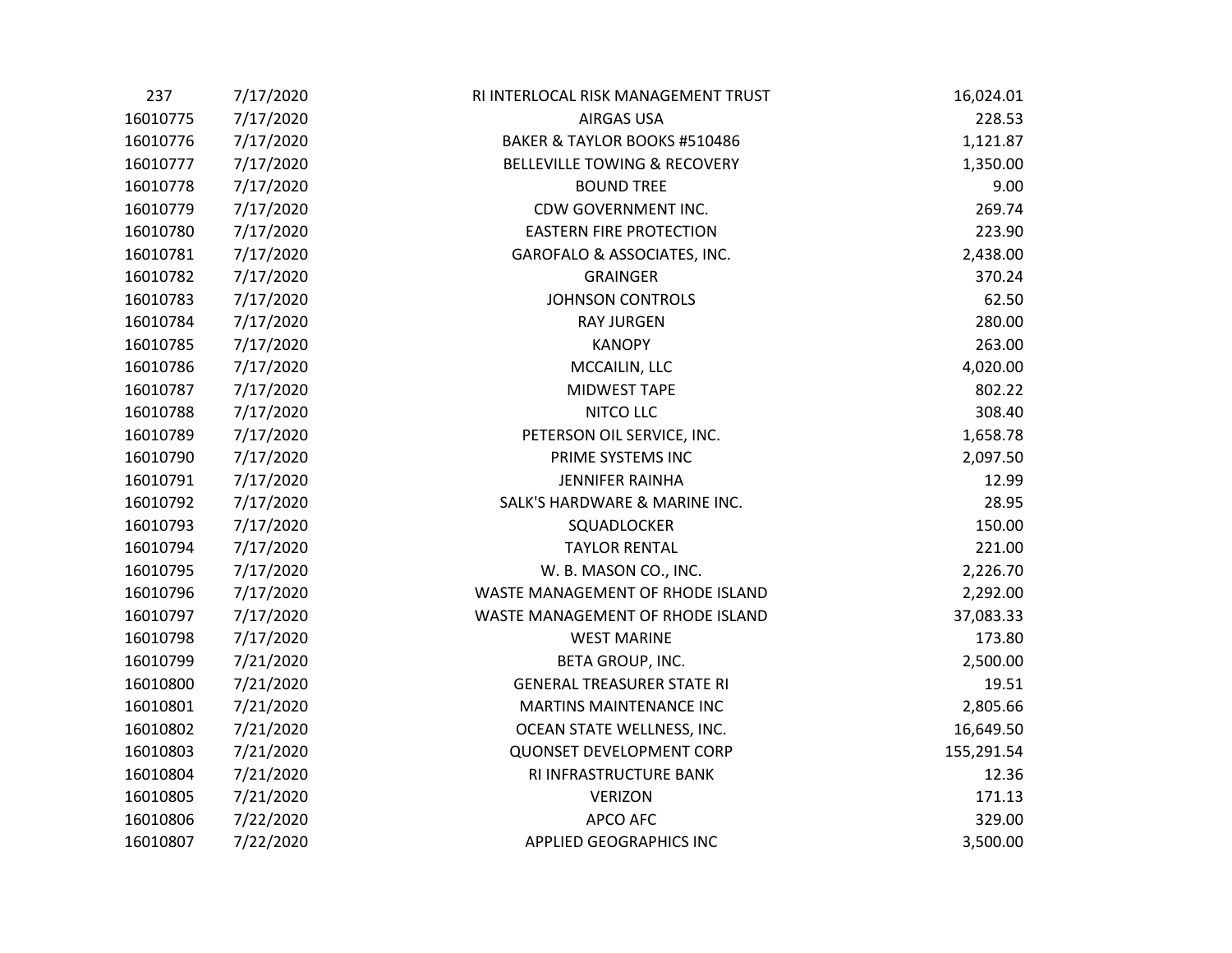| 16010808 | 7/22/2020 | ATG GROUP, INC                    | 326.25    |
|----------|-----------|-----------------------------------|-----------|
| 16010809 | 7/22/2020 | ATLANTIC ELEVATOR SOUTH CO., INC. | 284.00    |
| 16010810 | 7/22/2020 | <b>BOUND TREE MEDICAL, LLC</b>    | 258.00    |
| 16010811 | 7/22/2020 | <b>COX COMMUNICATIONS</b>         | 60.50     |
| 16010812 | 7/22/2020 | <b>COX COMMUNICATIONS</b>         | 638.37    |
| 16010813 | 7/22/2020 | <b>DIVISION OF TAXATION</b>       | 25.00     |
| 16010814 | 7/22/2020 | <b>EASTERN FIRE PROTECTION</b>    | 86.40     |
| 16010815 | 7/22/2020 | <b>ENCON LLC</b>                  | 125.00    |
| 16010816 | 7/22/2020 | EVERDIXIE USA EMS SUPPLY CO.      | 1,637.68  |
| 16010817 | 7/22/2020 | FIREX, INC.                       | 291.00    |
| 16010818 | 7/22/2020 | <b>FULL KEEL MARINE</b>           | 1,194.77  |
| 16010819 | 7/22/2020 | <b>GRAINGER</b>                   | 2,125.72  |
| 16010820 | 7/22/2020 | <b>HOME DEPOT</b>                 | 29.97     |
| 16010821 | 7/22/2020 | JACAVONE GARDEN CENTER            | 187.89    |
| 16010822 | 7/22/2020 | KOFILE TECHNOLOGIES, INC.         | 373.60    |
| 16010823 | 7/22/2020 | MICHAEL MICHAUD                   | 158.76    |
| 16010824 | 7/22/2020 | MT. PLEASANT ALARMS               | 99.00     |
| 16010825 | 7/22/2020 | <b>MUTT MITT</b>                  | 548.91    |
| 16010826 | 7/22/2020 | NORTH KINGSTOWN ANIMAL HOSPITAL   | 450.00    |
| 16010827 | 7/22/2020 | <b>NEWSBANK INC</b>               | 3,810.00  |
| 16010828 | 7/22/2020 | NINIGRET MARINE, INC.             | 113.88    |
| 16010829 | 7/22/2020 | NUB GAMES, INC.                   | 395.00    |
| 16010830 | 7/22/2020 | <b>OCEAN STATE LIBRARIES</b>      | 12,386.76 |
| 16010831 | 7/22/2020 | OCEAN STATE REEL GRINDING         | 550.00    |
| 16010832 | 7/22/2020 | <b>OSHEAN</b>                     | 7,000.00  |
| 16010833 | 7/22/2020 | <b>PITNEY BOWES</b>               | 159.06    |
| 16010834 | 7/22/2020 | PLEASANT STREET WHARF, INC.       | 641.79    |
| 16010835 | 7/22/2020 | PLUM BEACH GARDEN CLUB            | 2,000.00  |
| 16010836 | 7/22/2020 | <b>PRINT WORLD</b>                | 180.26    |
| 16010837 | 7/22/2020 | <b>QUENCH</b>                     | 42.80     |
| 16010838 | 7/22/2020 | RIVISTAS SUBSCRIPTION SERVICES    | 4,555.86  |
| 16010839 | 7/22/2020 | <b>HENRY SCHEIN</b>               | 1,098.97  |
| 16010840 | 7/22/2020 | <b>RON SEBASTIAN</b>              | 500.00    |
| 16010841 | 7/22/2020 | STILES CO., INC.                  | 297.61    |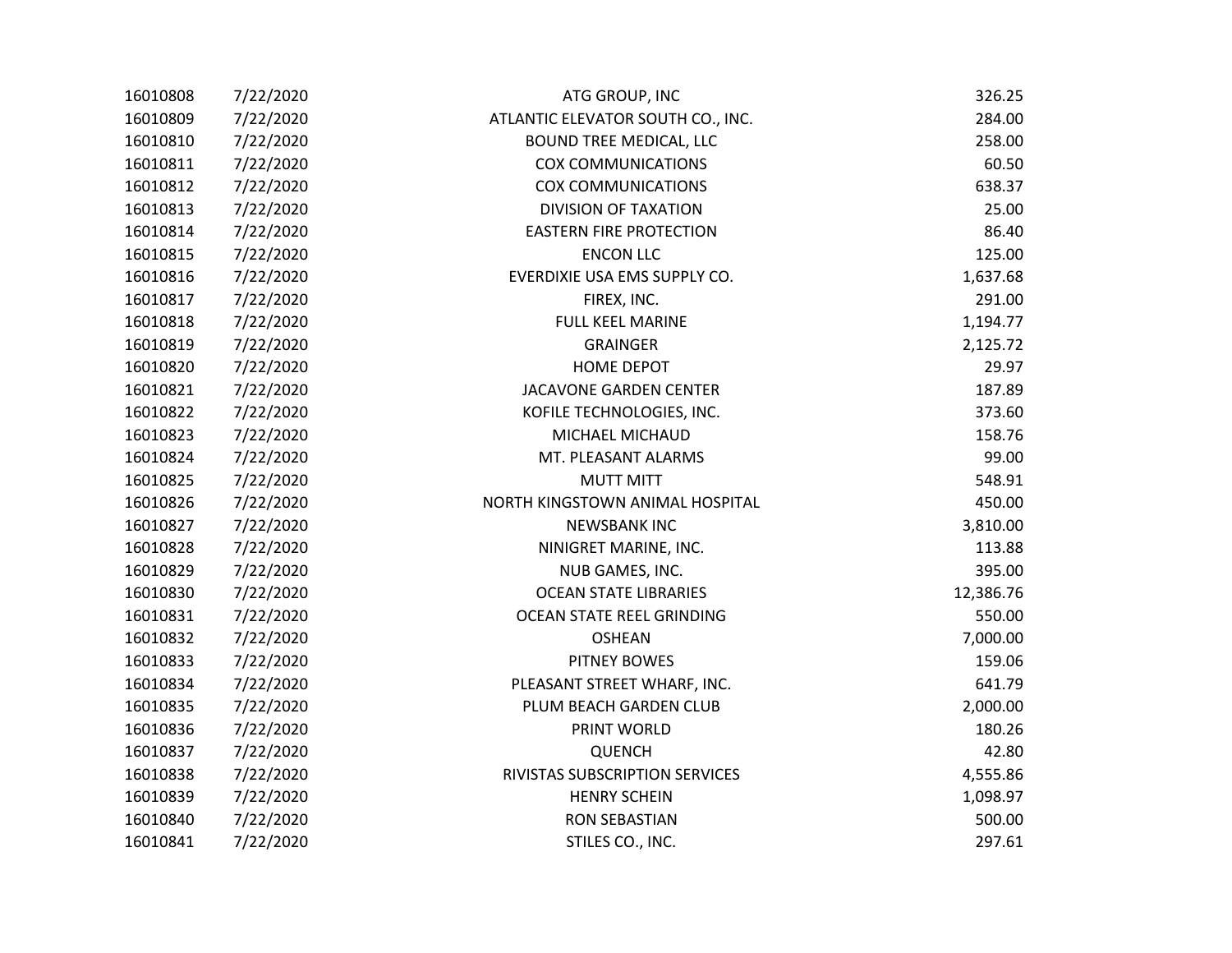| 16010842 | 7/22/2020 | <b>STILLMAN UNIFORMS</b>        | 1,655.00 |
|----------|-----------|---------------------------------|----------|
| 16010843 | 7/22/2020 | T MIOZZI INC                    | 946.69   |
| 16010844 | 7/22/2020 | W. B. MASON CO., INC.           | 1,338.01 |
| 16010845 | 7/22/2020 | <b>WELLS FARGO FINANCIAL</b>    | 212.93   |
| 16010846 | 7/22/2020 | <b>WESTBAY COMMUNITY ACTION</b> | 825.00   |
| 16010847 | 7/22/2020 | <b>BOAT BROKERAGE INC.</b>      | 3,800.00 |
| 16010848 | 7/28/2020 | <b>JOHN M ADLEY</b>             | 45.70    |
| 16010849 | 7/28/2020 | <b>DIANA AMARAL</b>             | 7.55     |
| 16010850 | 7/28/2020 | <b>DEREK AMEY</b>               | 68.29    |
| 16010851 | 7/28/2020 | <b>FARHAD AZARMI</b>            | 66.65    |
| 16010852 | 7/28/2020 | BAKER & TAYLOR BOOKS #510486    | 183.33   |
| 16010853 | 7/28/2020 | <b>SHERRI BALLOU</b>            | 10.77    |
| 16010854 | 7/28/2020 | <b>LARRY B BLASBALG</b>         | 240.10   |
| 16010855 | 7/28/2020 | <b>KATHERINE S BOWEN</b>        | 14.94    |
| 16010856 | 7/28/2020 | <b>PATRICK BRENNAN</b>          | 101.49   |
| 16010857 | 7/28/2020 | <b>AMY C BROCK</b>              | 9.89     |
| 16010858 | 7/28/2020 | DOUGLAS K. BROWN                | 235.70   |
| 16010859 | 7/28/2020 | DONNA C. BUMGARDNER             | 28.86    |
| 16010860 | 7/28/2020 | <b>SHARON M CALLANAN</b>        | 20.15    |
| 16010861 | 7/28/2020 | <b>CHARLES CARPENTER</b>        | 565.80   |
| 16010862 | 7/28/2020 | <b>SUSAN S. CHASE</b>           | 11.97    |
| 16010863 | 7/28/2020 | CHEM-AQUA                       | 175.42   |
| 16010864 | 7/28/2020 | MICHAEL CHIN                    | 15.74    |
| 16010865 | 7/28/2020 | <b>CINTAS CORPORATION</b>       | 93.10    |
| 16010866 | 7/28/2020 | <b>JONATHAN COLBY</b>           | 310.57   |
| 16010867 | 7/28/2020 | <b>ANN MARIE COLE</b>           | 160.00   |
| 16010868 | 7/28/2020 | A BARRY COLE                    | 337.51   |
| 16010869 | 7/28/2020 | <b>JAMES COLEMAN</b>            | 15.79    |
| 16010870 | 7/28/2020 | <b>DAVID DESJARLAIS</b>         | 37.49    |
| 16010871 | 7/28/2020 | WILLIAM J DOLAN III             | 160.36   |
| 16010872 | 7/28/2020 | <b>SUSAN ERB</b>                | 90.66    |
| 16010873 | 7/28/2020 | <b>CHARLES S. FABER</b>         | 449.45   |
| 16010874 | 7/28/2020 | <b>SUSAN E FANNING</b>          | 138.43   |
| 16010875 | 7/28/2020 | NICHOLAS J. FERRO               | 5.13     |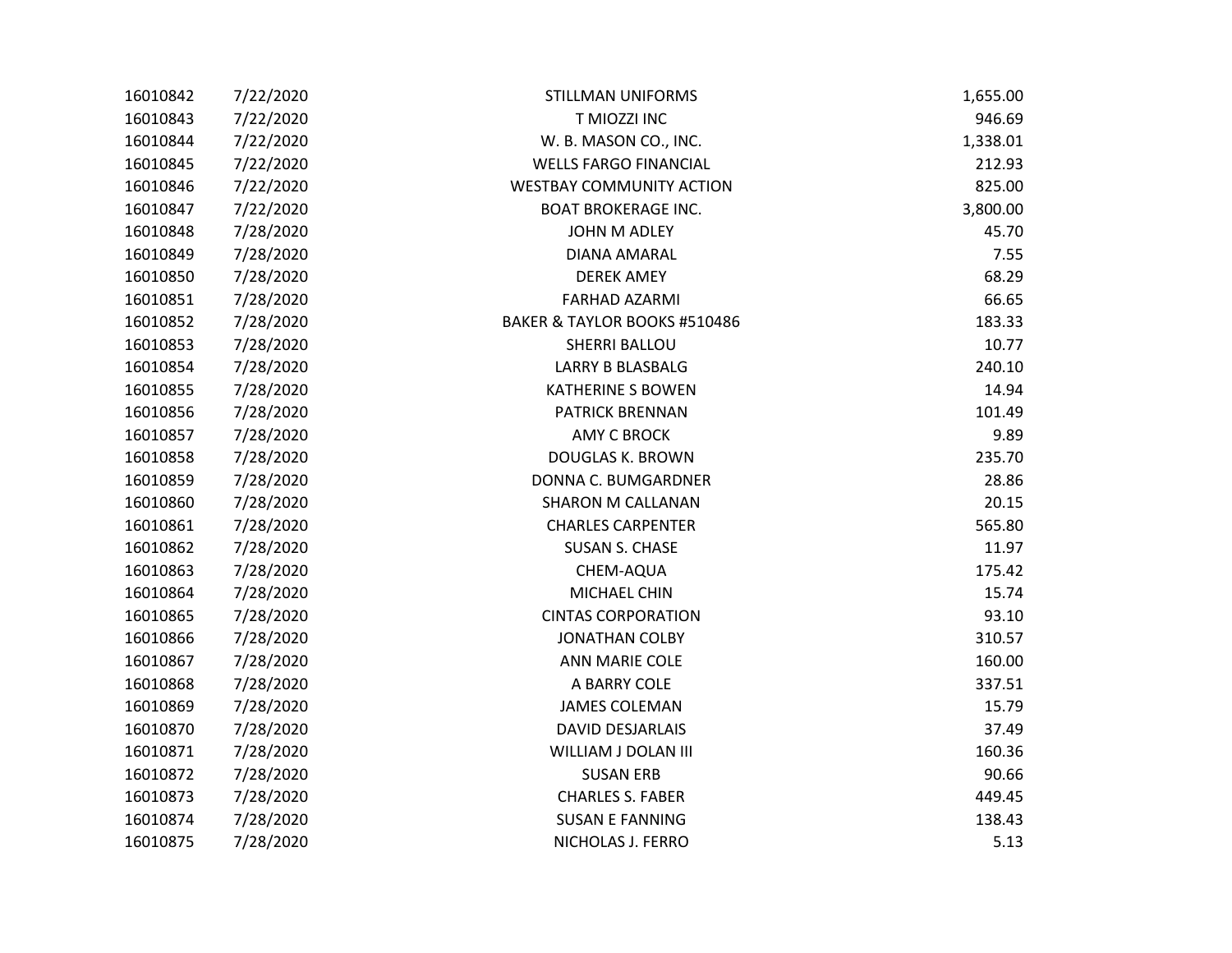| 16010876 | 7/28/2020 | <b>FINDAWAY WORLD</b>                | 696.85    |
|----------|-----------|--------------------------------------|-----------|
| 16010877 | 7/28/2020 | <b>CATHERINE FITZGERALD</b>          | 5.48      |
| 16010878 | 7/28/2020 | <b>MARJORIE FLEISCHMANN</b>          | 10.00     |
| 16010879 | 7/28/2020 | FRANCIS M. DWYER TRUSTEE             | 64.51     |
| 16010880 | 7/28/2020 | CINTHIA C. ANZIANI GONZALEZ          | 12.38     |
| 16010881 | 7/28/2020 | <b>GOVERNMENT FORMS AND SUPPLIES</b> | 92.80     |
| 16010882 | 7/28/2020 | HARRELL'S LLC.                       | 209.70    |
| 16010883 | 7/28/2020 | <b>LEROY HARVEY</b>                  | 37.57     |
| 16010884 | 7/28/2020 | <b>STEVEN A. HATCH</b>               | 330.63    |
| 16010885 | 7/28/2020 | <b>JAMES HICKEY</b>                  | 22.10     |
| 16010886 | 7/28/2020 | <b>WENDY L. HUGHES</b>               | 81.01     |
| 16010887 | 7/28/2020 | <b>INGRAM BOOK GROUP</b>             | 232.37    |
| 16010888 | 7/28/2020 | ITRON, INC.                          | 250.00    |
| 16010889 | 7/28/2020 | <b>JASON R IZZI</b>                  | 248.53    |
| 16010890 | 7/28/2020 | <b>J&amp;J NICKELSON TRUST</b>       | 85.09     |
| 16010891 | 7/28/2020 | <b>KETTELLE BUILDING MOVERS</b>      | 22,500.00 |
| 16010892 | 7/28/2020 | <b>ROBERT LOPEZ</b>                  | 274.25    |
| 16010893 | 7/28/2020 | <b>ANTHONY H. LOPEZ</b>              | 2,194.38  |
| 16010894 | 7/28/2020 | <b>MARY LYSTER</b>                   | 710.22    |
| 16010895 | 7/28/2020 | <b>MARYANN MACLAUGHLIN</b>           | 81.47     |
| 16010896 | 7/28/2020 | SANDRA MAKIELSKI                     | 463.69    |
| 16010897 | 7/28/2020 | MICHAEL MARIANI                      | 12.59     |
| 16010898 | 7/28/2020 | <b>ELSIE MARSHALL</b>                | 16.08     |
| 16010899 | 7/28/2020 | <b>JAN MASTROBERARDINO</b>           | 10.00     |
| 16010900 | 7/28/2020 | PATRICIA M. MATHER                   | 33.99     |
| 16010901 | 7/28/2020 | PAMELA MCQUESTEN                     | 193.23    |
| 16010902 | 7/28/2020 | <b>JOHN G METRO</b>                  | 57.38     |
| 16010903 | 7/28/2020 | <b>MIDWEST TAPE</b>                  | 912.57    |
| 16010904 | 7/28/2020 | ADELE M MITCHELL                     | 100.00    |
| 16010905 | 7/28/2020 | MTE TURF EQUIPMENT SOULTIONS         | 370.01    |
| 16010906 | 7/28/2020 | <b>NATIONAL GRID</b>                 | 6,814.15  |
| 16010907 | 7/28/2020 | NEW CHAPTER, LLC.                    | 21.82     |
| 16010908 | 7/28/2020 | NK ANIMAL HOSPITAL                   | 190.74    |
| 16010909 | 7/28/2020 | OCEAN AVENUE MARINA INC.             | 50.85     |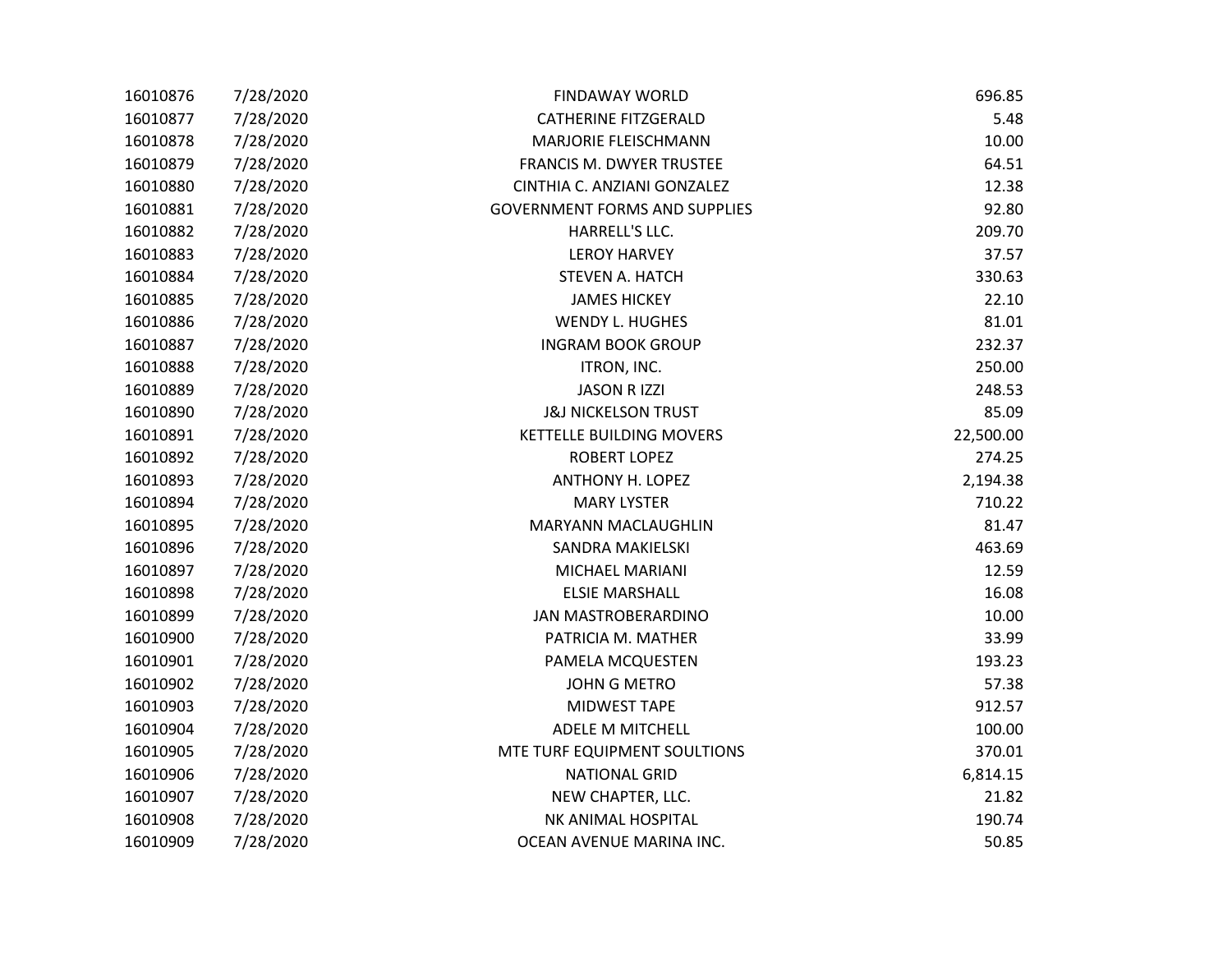| 16010910 | 7/28/2020 | <b>CATHERINE OCONNELL</b>        | 10.52     |
|----------|-----------|----------------------------------|-----------|
| 16010911 | 7/28/2020 | ANGELA T. OCONNOR                | 9.73      |
| 16010912 | 7/28/2020 | ALBERT F. PEREZ JR.              | 14.32     |
| 16010913 | 7/28/2020 | <b>JEANNETTE PIATKIEWICZ</b>     | 10.00     |
| 16010914 | 7/28/2020 | <b>JOHN PIAZZA</b>               | 41.01     |
| 16010915 | 7/28/2020 | RHODE ISLAND TRAFFIC TRIBUNAL    | 7,103.65  |
| 16010916 | 7/28/2020 | <b>JOEL ROCHA</b>                | 219.65    |
| 16010917 | 7/28/2020 | <b>SANDRA RODRIGUES</b>          | 10.00     |
| 16010918 | 7/28/2020 | SALK'S HARDWARE & MARINE INC.    | 22.99     |
| 16010919 | 7/28/2020 | SAW MILL SQUARE APARTMENTS, LLC. | 2,778.83  |
| 16010920 | 7/28/2020 | <b>SCHARTNER, LLC</b>            | 484.85    |
| 16010921 | 7/28/2020 | <b>KERRI SMITH</b>               | 131.69    |
| 16010922 | 7/28/2020 | <b>SUPPLY NEW ENGLAND</b>        | 27.88     |
| 16010923 | 7/28/2020 | <b>JAMES P. TIERNAN</b>          | 31.93     |
| 16010924 | 7/28/2020 | <b>FAYE ANN TRAINER</b>          | 5.30      |
| 16010925 | 7/28/2020 | DAVID C. VANDERPYL               | 8.04      |
| 16010926 | 7/28/2020 | <b>VERIZON</b>                   | 66.81     |
| 16010927 | 7/28/2020 | <b>VERIZON</b>                   | 5,761.44  |
| 16010928 | 7/28/2020 | W. B. MASON CO., INC.            | 426.38    |
| 16010929 | 7/28/2020 | <b>JOANN WARREN</b>              | 54.70     |
| 16010930 | 7/28/2020 | WEST BAY CHRISTIAN SCHOOL ASSOC  | 14.40     |
| 16010931 | 7/28/2020 | MICHAEL S. WHITE                 | 39.44     |
| 16010933 | 7/28/2020 | WICKFORD SHIPYARD, INC.          | 244.19    |
| 16010934 | 7/28/2020 | <b>GLENNA WILLIAMS</b>           | 131.62    |
| 16010935 | 7/28/2020 | <b>KENT WYMAN</b>                | 25.69     |
| 16010936 | 7/28/2020 | <b>MARY LOUISE ZITO</b>          | 676.76    |
| 16010937 | 7/29/2020 | ADLER POLLOCK & SHEEHAN INC.     | 1,870.00  |
| 16010938 | 7/29/2020 | AIR DUCT CLEANING INC.           | 2,530.00  |
| 16010939 | 7/29/2020 | <b>AMAZON</b>                    | 296.95    |
| 16010940 | 7/29/2020 | AQUA SMART INC.                  | 14,250.00 |
| 16010941 | 7/29/2020 | <b>STATE OF RHODE ISLAND</b>     | 660.00    |
| 16010942 | 7/29/2020 | ARNOLD LUMBER CO.                | 1,944.00  |
| 16010943 | 7/29/2020 | <b>ATLANTIC GOLF &amp; TURF</b>  | 3,598.00  |
| 16010944 | 7/29/2020 | <b>BCI CAPITAL, INC.</b>         | 30,000.00 |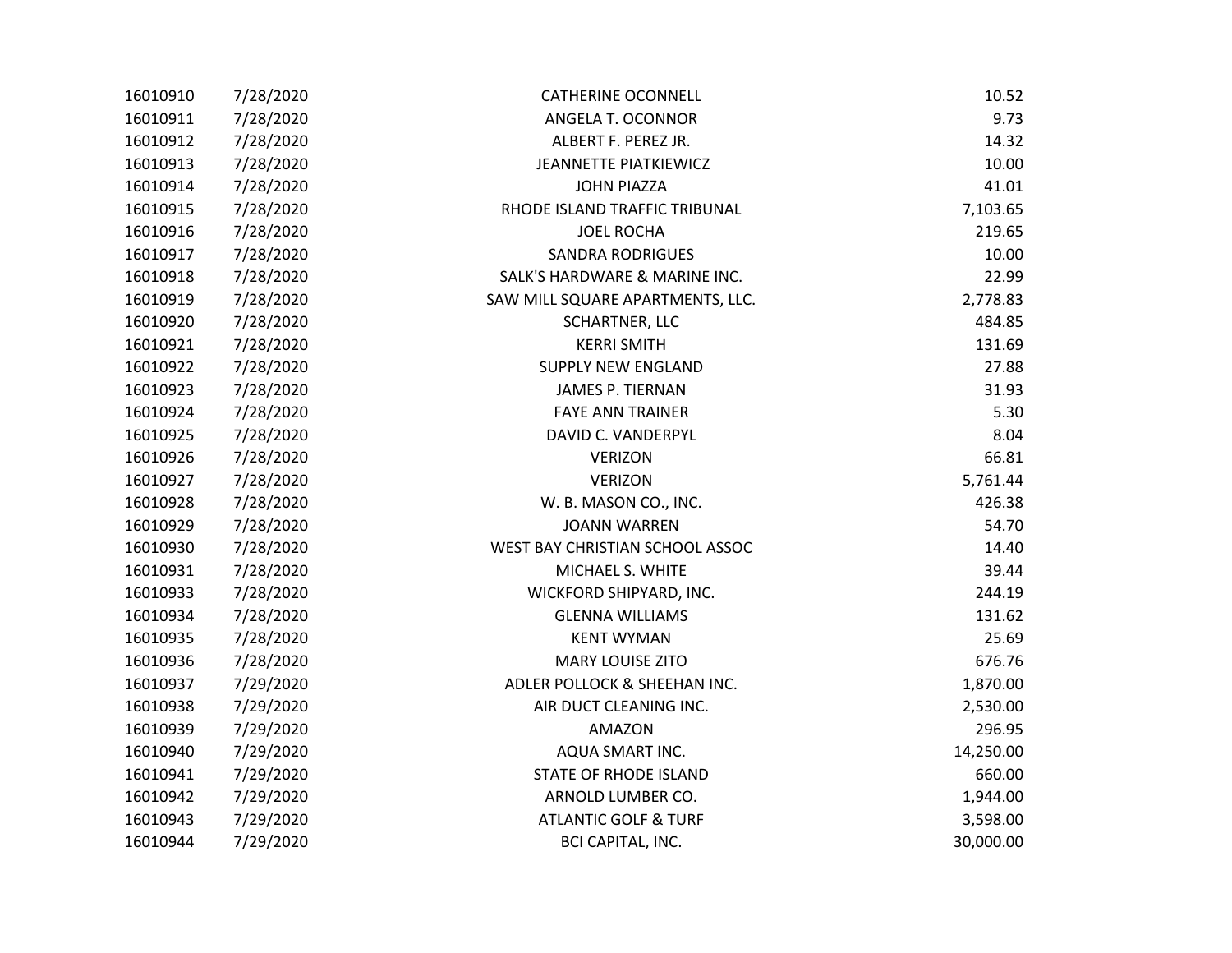| 16010945 | 7/29/2020 | <b>KYLE BODINGTON</b>                  | 186.88    |
|----------|-----------|----------------------------------------|-----------|
| 16010946 | 7/29/2020 | <b>CHARLES BRENNAN</b>                 | 312.80    |
| 16010947 | 7/29/2020 | <b>CARE FOR ANIMALS</b>                | 42.00     |
| 16010948 | 7/29/2020 | CENTRAL EQUIPMENT CO., INC.            | 173.50    |
| 16010949 | 7/29/2020 | <b>CINTAS CORP</b>                     | 71.27     |
| 16010950 | 7/29/2020 | <b>HOLLY CLARK</b>                     | 150.00    |
| 16010951 | 7/29/2020 | COLA PLUMBING & HEATING                | 2,400.00  |
| 16010952 | 7/29/2020 | CYBER COMM INC.                        | 813.00    |
| 16010953 | 7/29/2020 | D & M CONCRETE FORMS, INC.             | 5,075.00  |
| 16010954 | 7/29/2020 | DARROWEVERETT, LLP                     | 1,320.00  |
| 16010955 | 7/29/2020 | DIRECT ENERGY SERVICES, LLC            | 699.63    |
| 16010956 | 7/29/2020 | EASTCOM ASSOCIATES, INC.               | 2,215.00  |
| 16010957 | 7/29/2020 | <b>EASTERN FIRE PROTECTION</b>         | 85.84     |
| 16010958 | 7/29/2020 | <b>FINDAWAY WORLD</b>                  | 214.95    |
| 16010959 | 7/29/2020 | <b>GRAINGER</b>                        | 42.12     |
| 16010960 | 7/29/2020 | GREENEREASE                            | 900.00    |
| 16010961 | 7/29/2020 | H.C. TRUCKING INC.                     | 477.30    |
| 16010962 | 7/29/2020 | <b>HACH COMPANY</b>                    | 457.95    |
| 16010963 | 7/29/2020 | THE CHAS. C. HART SEED CO.             | 1,620.00  |
| 16010964 | 7/29/2020 | HERITAGE CONCRETE CORP                 | 1,085.00  |
| 16010965 | 7/29/2020 | HOWARD JOHNSON, INC.                   | 637.85    |
| 16010966 | 7/29/2020 | HUNTER SYSTEMS GROUP, INC              | 299.00    |
| 16010967 | 7/29/2020 | <b>INNOVEX</b>                         | 98.00     |
| 16010968 | 7/29/2020 | JO-ANN STORES, LLC.                    | 1,000.00  |
| 16010969 | 7/29/2020 | <b>JOHNSON CONTROLS</b>                | 458.93    |
| 16010970 | 7/29/2020 | LOWE'S                                 | 468.24    |
| 16010971 | 7/29/2020 | <b>KEITH MUNSLOW</b>                   | 450.00    |
| 16010972 | 7/29/2020 | NATIONAL OFFICE FURNITURE              | 239.50    |
| 16010973 | 7/29/2020 | NATIONAL SECURITY & FIRE ALARM SYSTEMS | 374.95    |
| 16010974 | 7/29/2020 | N. ENGLAND STATE POLICE                | 200.00    |
| 16010975 | 7/29/2020 | NITCO LLC                              | 7,204.62  |
| 16010976 | 7/29/2020 | NK CHAMBER OF COMMERCE                 | 25,000.00 |
| 16010977 | 7/29/2020 | <b>NRPA</b>                            | 175.00    |
| 16010978 | 7/29/2020 | O'REILLY/FIRST CALL                    | 94.50     |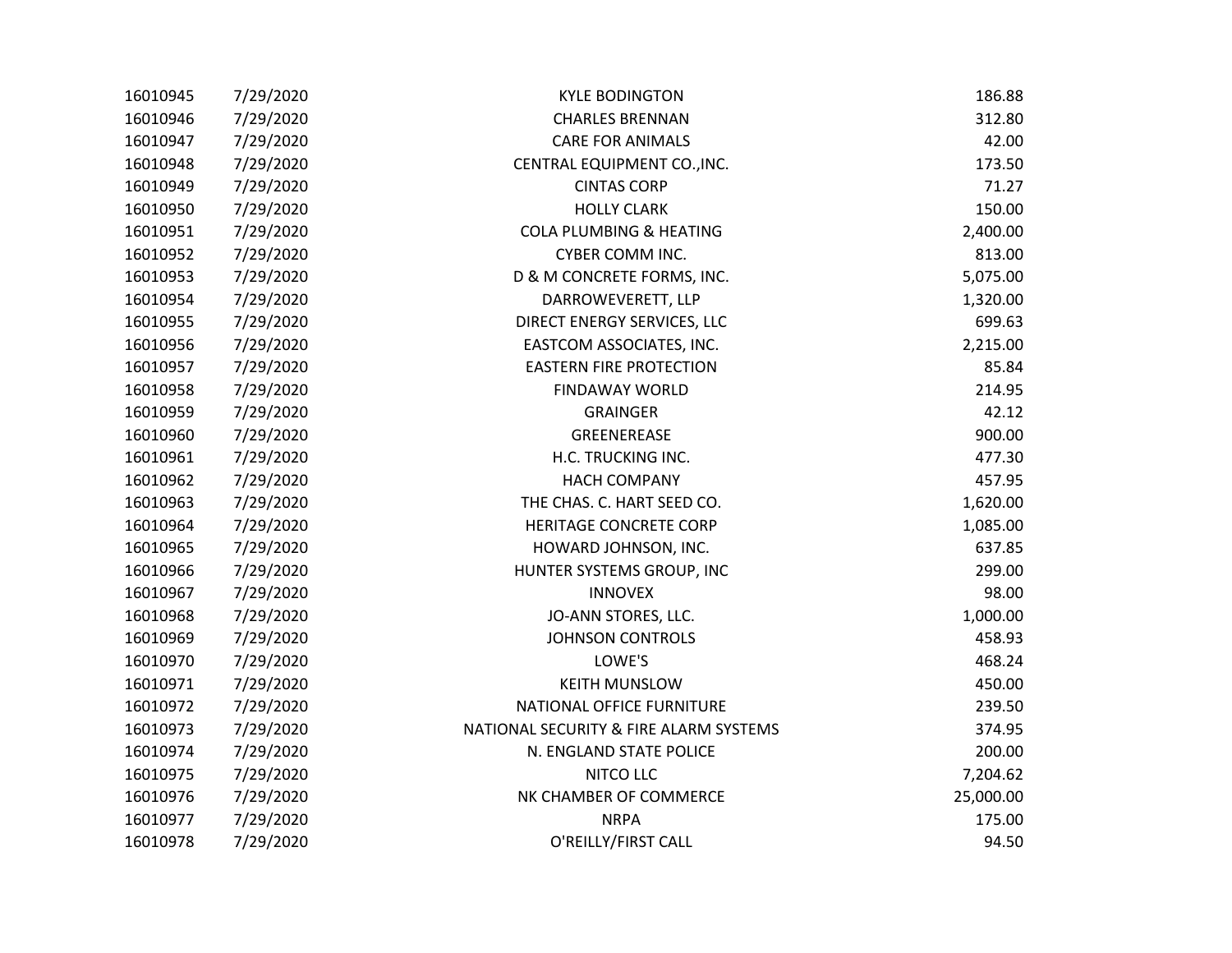| 16010979 | 7/29/2020 | <b>OCEAN STATE LIBRARIES</b>                  | 287.90    |
|----------|-----------|-----------------------------------------------|-----------|
| 16010980 | 7/29/2020 | PETERSON OIL SERVICE, INC.                    | 6,806.59  |
| 16010981 | 7/29/2020 | PIER ICE PLANT                                | 91.00     |
| 16010982 | 7/29/2020 | PRINT WORLD                                   | 23.96     |
| 16010983 | 7/29/2020 | <b>QUONSET AUTO BODY INC</b>                  | 250.00    |
| 16010984 | 7/29/2020 | QWEST                                         | 80.45     |
| 16010985 | 7/29/2020 | <b>R&amp;R PRODUCTS INC</b>                   | 477.95    |
| 16010986 | 7/29/2020 | <b>RIPAC</b>                                  | 2,000.00  |
| 16010987 | 7/29/2020 | RHODE ISLAND DEPARTMENT OF LABOR AND TRAINING | 65.00     |
| 16010988 | 7/29/2020 | <b>RJP PACKAGING</b>                          | 733.76    |
| 16010989 | 7/29/2020 | <b>JOEL ROCHA</b>                             | 34.50     |
| 16010990 | 7/29/2020 | <b>JOYCE RUDGE</b>                            | 3,300.53  |
| 16010991 | 7/29/2020 | S&S WORLDWIDE, INC.                           | 60.98     |
| 16010992 | 7/29/2020 | SALK'S HARDWARE & MARINE INC.                 | 23.30     |
| 16010993 | 7/29/2020 | SALMON RIVER VETERINARY SERVICE LLC           | 115.00    |
| 16010994 | 7/29/2020 | SHERWIN WILLIAMS CO.                          | 92.92     |
| 16010995 | 7/29/2020 | RUSSELL SOUZA                                 | 150.00    |
| 16010996 | 7/29/2020 | STETCO GROUP, LLC.                            | 13,500.00 |
| 16010997 | 7/29/2020 | STILES CO., INC.                              | 796.82    |
| 16010998 | 7/29/2020 | <b>SUPPLY NEW ENGLAND</b>                     | 97.56     |
| 16010999 | 7/29/2020 | <b>TAYLOR MADE</b>                            | 1,959.60  |
| 16011000 | 7/29/2020 | TOM IRWIN INC                                 | 4,480.00  |
| 16011001 | 7/29/2020 | TRAFFIC SIGNS & SAFETY, INC                   | 60.00     |
| 16011002 | 7/29/2020 | <b>VANESSA TRIEN</b>                          | 850.00    |
| 16011003 | 7/29/2020 | <b>TRITECH SOFTWARE</b>                       | 18,782.50 |
| 16011004 | 7/29/2020 | TURF ENHANCEMENT ENTERPRISES                  | 3,140.00  |
| 16011005 | 7/29/2020 | UNIVAR USA INC.                               | 3,462.17  |
| 16011006 | 7/29/2020 | VERIZON WIRELESS MESSAGING SERVICES           | 1,250.70  |
| 16011006 | 7/29/2020 | VERIZON WIRELESS MESSAGING SERVICES           | 84.78     |
| 16011007 | 7/29/2020 | W. B. MASON CO., INC.                         | 211.48    |
| 16011008 | 7/29/2020 | WARWICK WINWATER WORKS CO. INC.               | 1,837.50  |
| 16011009 | 7/29/2020 | <b>WELLS FARGO FINANCIAL</b>                  | 212.93    |
| 16011010 | 7/29/2020 | <b>WICKFORD LUMBER</b>                        | 420.11    |
| 16011011 | 7/29/2020 | <b>WSP USA</b>                                | 11,000.00 |